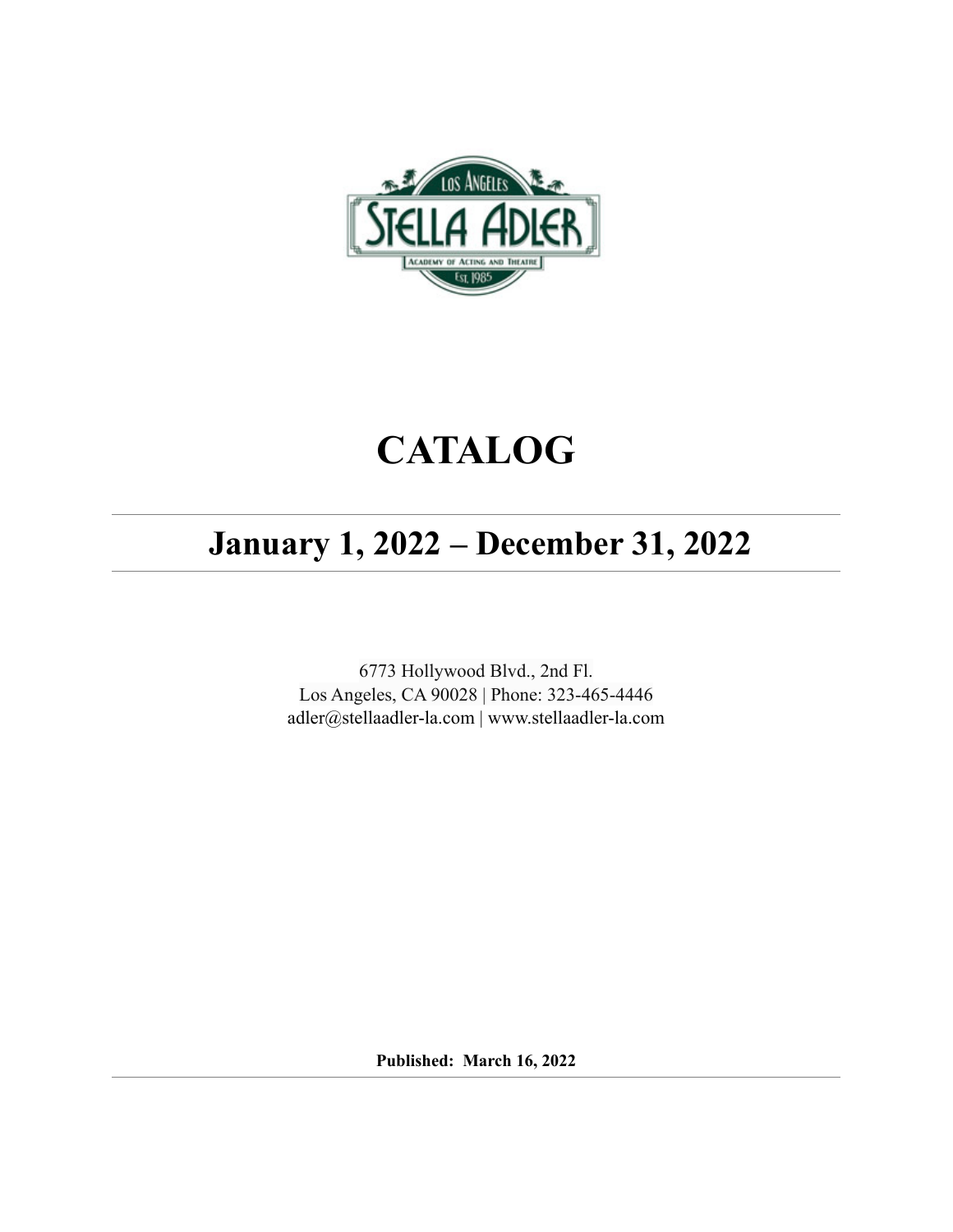## **TABLE OF CONTENTS**

| <b>TOPIC</b>                                        | <b>PAGE</b> |
|-----------------------------------------------------|-------------|
| History                                             | 3           |
| Stella Adler                                        | 3           |
| Mission & Objective                                 | 4           |
| General Information                                 | 4           |
| Admission Policies and Procedures                   | 5           |
| Program                                             | $\tau$      |
| Program Courses and Individual Course Tuition Costs | 10          |
| Program Tuition and Fees                            | 22          |
| Academic Policies                                   | 23          |
| <b>Student Services</b>                             | 26          |
| Refund Policy                                       | 27          |
| Board of Directors, Management, Staff and Faculty   | 30          |
| State of California Consumer Information            | 39          |
| <b>Catalog Changes</b>                              | 39          |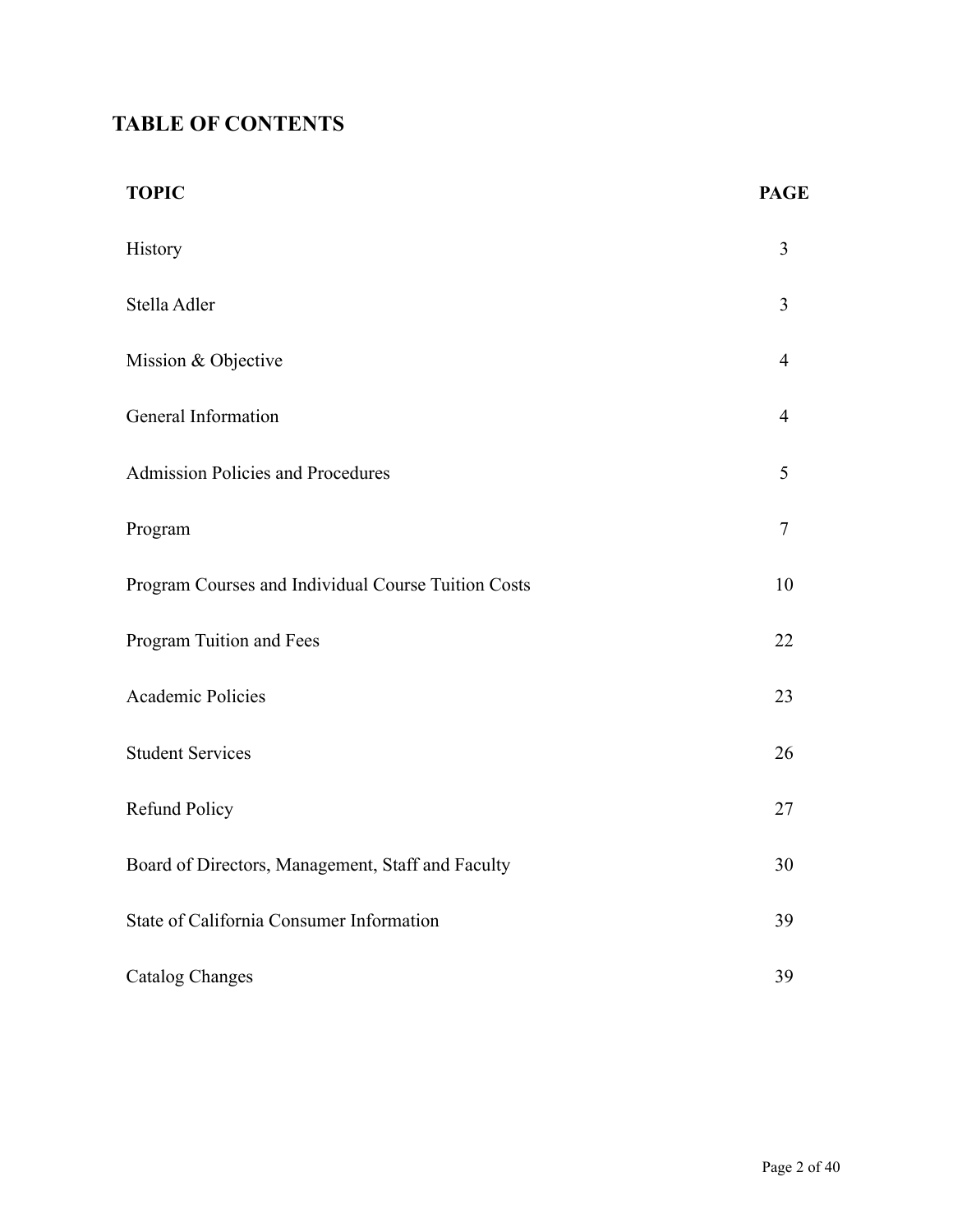## **HISTORY**

Stella Adler Academy of Acting  $\&$  Theatre – Los Angeles is a world-renowned acting school located in the heart of Hollywood, California. We offer extensive training for the serious actor in theatre, film, and television (on camera). The Stella Adler Technique grew out of Miss Adler's personal work with Konstantin Stanislavski, the father of modern acting. After a long and successful career in films and on Broadway, including ten years with the famous "Group Theatre," Adler opened her New York school in 1949. She taught acting technique based on her personal work with Konstantine Stanislavski a technique that nurtures the imagination of the actor. After teaching for many years in Los Angeles at various venues, Stella Adler, along with Joanne Linville and Irene Gilbert, founded Stella Adler Academy of Acting & Theatre – Los Angeles in 1985.

Come join the list of the world's most notable actors, directors, and writers including Marlon Brando, Robert DeNiro, Salma Hayek, Benicio Del Toro, Holland Taylor, Gary Ross, Eric Stoltz, Mark Ruffalo, just to name a few.

Stella Adler Academy of Acting & Theatre – Los Angeles is a non-profit arts organization dedicated to uplifting and enriching our collective humanity through the dramatic arts. Driven by the belief that growth as an actor and growth as a person are the same, our Academy & Theatre provides the tools, training, and discipline to nurture and support actors who are committed not only to the art form, but to a life of social engagement. In addition to our teaching center, we offer public programming and extensive community outreach, including free and low-cost performances for thousands of patrons as well as some of the city's most under-served children, families and senior citizens.

#### **STELLA ADLER**

From 1905, at the age of four, until her death eighty-seven years later, Stella Adler dedicated her life to preserving and expanding the highest level of art in the theatre. In 1931 Harold Clurman, Strasberg, and Cheryl Crawford created an influential theatre group that championed an imperative for realism and the teachings of Konstantin Stanislavski, Clurman and Strasberg invited Stella Adler to become a founding member of that collective, which was called The Group Theatre. While acting with the Group, she did some of her best work, including the notable roles of Sarah Glassman in Success Story, Adah Menken in Gold Eagle Guy, Bessie Berger in Awake and Sing, and Clara in Paradise Lost. Taking a brief leave of absence in 1934 to travel to Russia, she stopped off in Paris, where she met and studied for five weeks with Konstantin Stanislavski. (She was the only American actor ever to study with him privately.)

When she returned to The Group Theatre with a new understanding of his work, and a new idea of what American theatre could be, she began to give acting classes for other members of the Group, including Sanford Meisner, Elia Kazan, and Robert Lewis, all of whom went on to become notable theatrical directors and acting teachers. With her work as an actor and director, Stella Adler began to teach in the early 1940's at the Erwin Piscator Workshop at the New School for Social Research. She left the faculty in 1949 to establish her own place for young actors to work, study, and perform, which would last five decades and enrich every part of the American theatre and motion picture arts.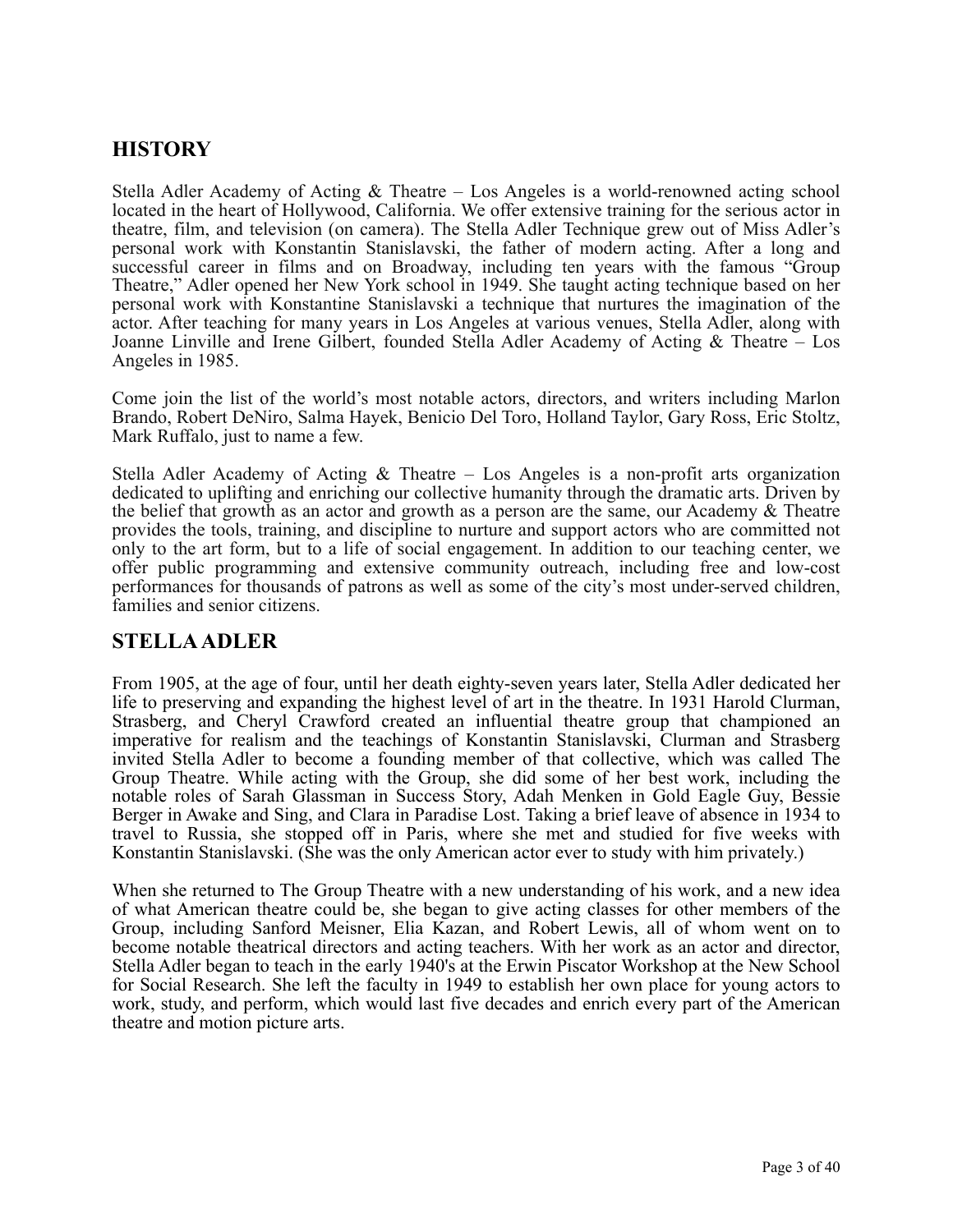## **MISSION & OBJECTIVE**

Stella Adler Academy of Acting  $\&$  Theatre – Los Angeles is a non-profit arts organization dedicated to uplifting and enriching our collective humanity through the dramatic arts. Driven by the belief that growth as an actor and growth as a person are the same, our Academy & Theatre provides the tools, training, and discipline to nurture and support actors who are committed not only to the art form, but to a life of social engagement. In addition to our teaching center, we offer public programming and extensive community outreach.

## **GENERAL INFORMATION**

#### **FACILITIES AND EQUIPMENT**

Stella Adler Academy of Acting & Theatre – Los Angeles offers training in a residential format.

All courses are taught at 6773 Hollywood Blvd., 2<sup>nd</sup> Fl., Hollywood, CA 90028. Courses are offered Monday – Friday, 9:00AM – 10:00PM. Individual class schedules vary. The campus includes:

The school is approximately 18,000 square feet and consists of six classrooms, two theatres, two offices, restrooms, two student breakrooms, dressing rooms, costume room, and prop room.

The school maintains lightening, cameras, set-pieces, costumes and props.

#### **APPROVALS**

Stella Adler Academy of Acting & Theatre – Los Angeles is a private institution approved to operate by the California Bureau for Private Postsecondary Education. Approval to operate means the institution is compliant with the minimum standards contained in the California Private Postsecondary Education Act of 2009 (as amended) and Division 7.5 of Title 5 of the California Code of Regulations.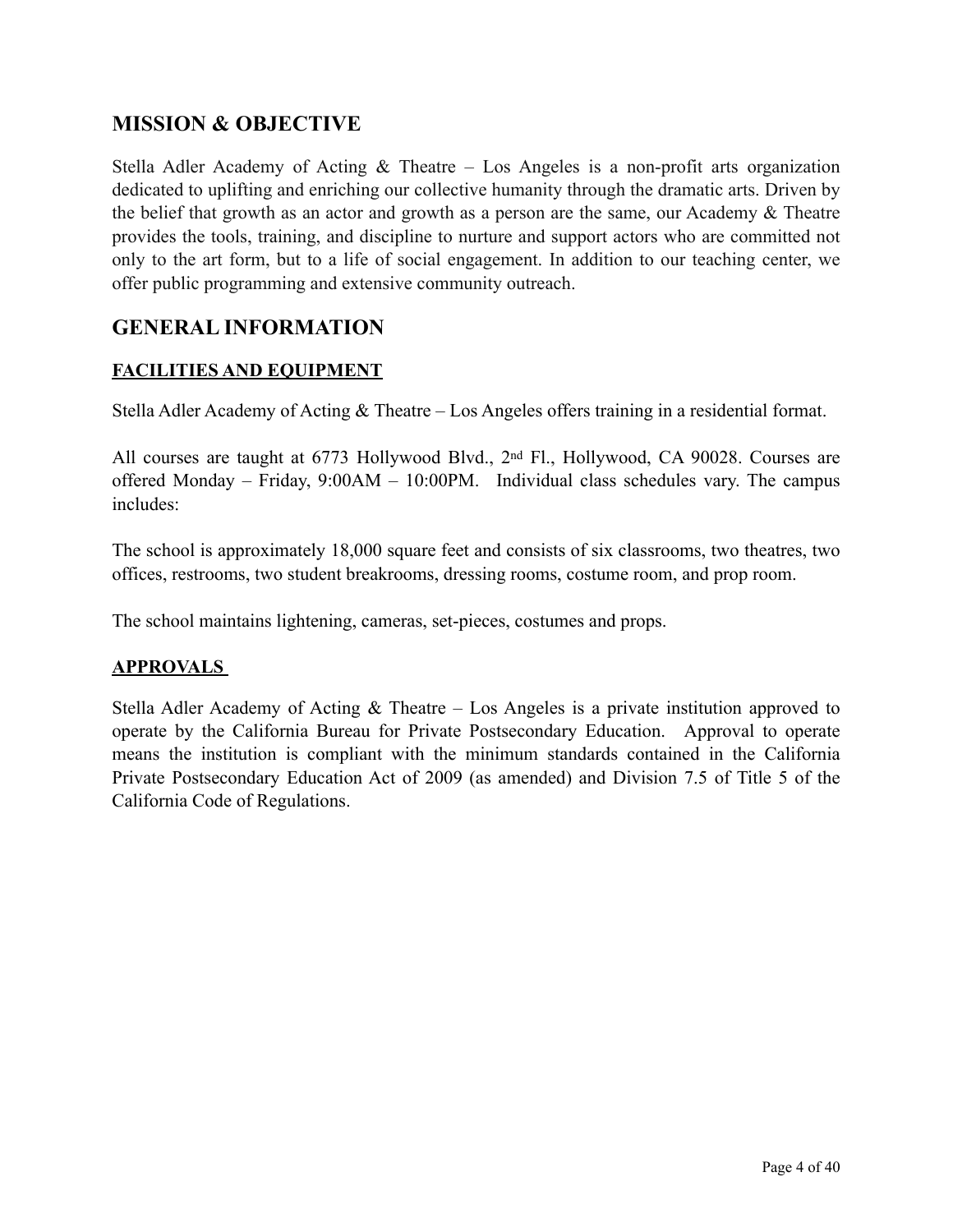## **ADMISSIONS POLICIES AND PROCEDURES**

#### **UNITED STATES STUDENTS**

Applicants do not need to audition to apply for classes. Instead, students are *evaluated* at the end of every term by the faculty, pending evaluation, students may move up-ward in the program.

#### **HOW TO APPLY**

To apply you must be 18 years of age. Applicants must submit an online application with the following documents:

- One letter of recommendation
- Personal statement of purpose
- Resume

Once you have submitted your application you will be contacted to set up an interview. Acceptance is based on the application and interview.

There is a one-time non-refundable application fee of \$45 and a non-refundable registration fee of \$100 upon enrollment.

#### **INTERNATIONAL STUDENTS**

Choosing to study in another country is a daunting process. Please feel free to contact us with any questions or concerns you may have. As an International Student, you will receive an M-1 visa valid for one year. M-1 Students are required to be enrolled Full Time. Your visa will be extended for the second year upon passing an audition.

At the end of your program, you can apply for Optional Practical Training (OPT) for up to six months. Once approved you are able to work in the US. Our office will help you with the application. You may not take a term off unless it is for medical leave.

All embassy and SEVIS fees are the responsibility of the individual student. All international students without their own bank account shall be represented by a financial guarantor. Said guarantor is responsible for all monies and will be notified should any problems arise, including but not limited to monies, behavior, withdrawal, dismissal, and visa status.

Upon receipt of payment, Stella Adler Academy of Acting will assist the student in filing the visa extension for their second year. Tuition will be paid either by bank wire, cash, credit card, cashier's check or money order made payable to Stella Adler. These are the only acceptable forms of payment. Please note: International students may not work while in the United States.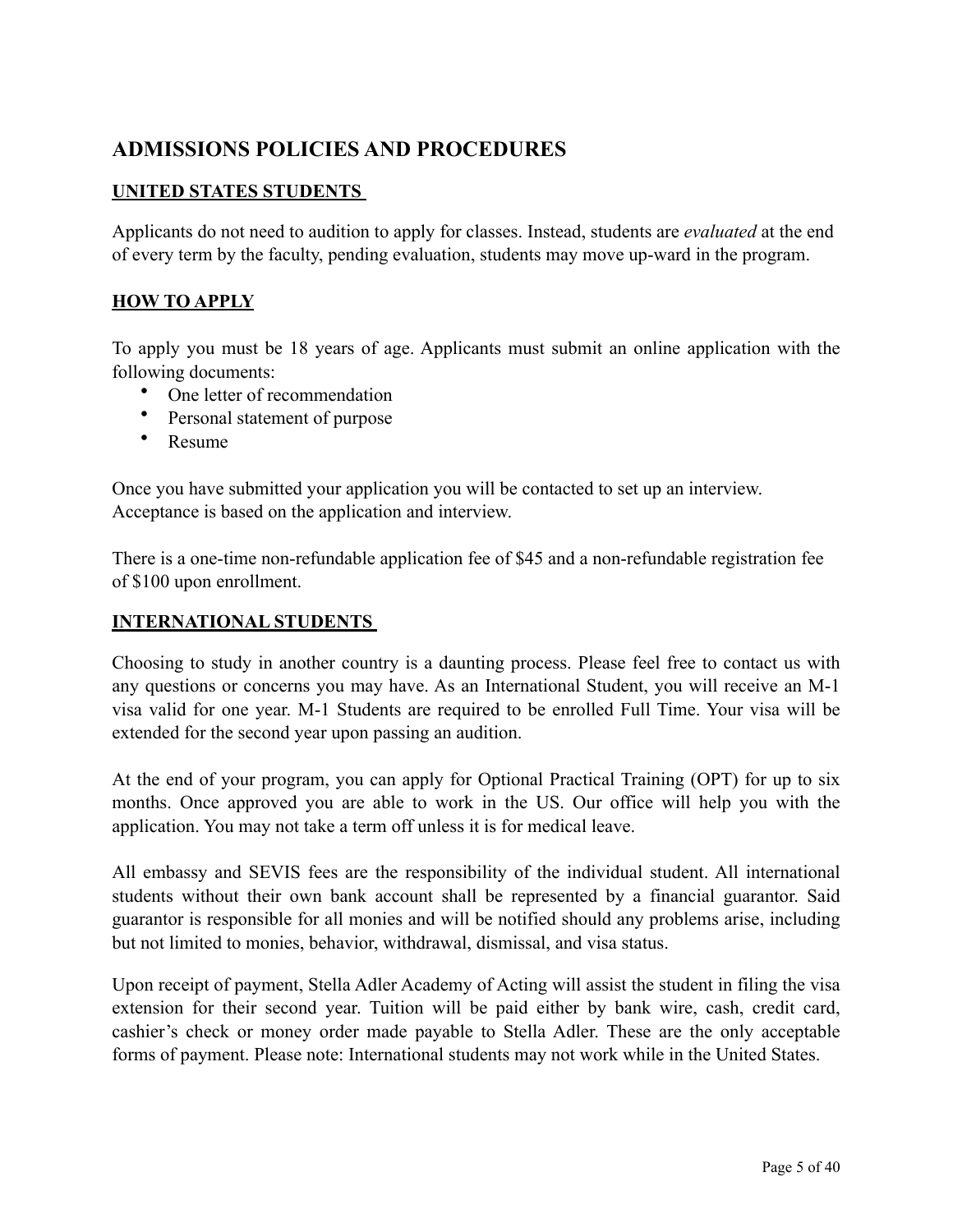#### **HOW TO APPLY**

To apply for full-time studies, you will need to complete the online application and provide the following info:

- One letter of recommendation
- Personal statement of purpose
- Resume
- A copy of your passport (this must be clear and legible).
- A bank statement with proof of \$30,800, from whoever will be supporting you while you are in the states. This includes tuition (\$18,800) and the government minimum required for living expenses (\$12,000) for one year.
- A \$100 registration fee (this also covers the fed-ex required to send you any important immigration documents).
- TOEFL Score\*

Once you have submitted your application you will be contacted to arrange an online interview. Acceptance is based on the application and interview.

Once accepted to our program, we will issue you an I-20 form which you take to the American Embassy in your country to apply for your Student Visa.

\* Students from non-English speaking countries must submit a TOEFL score of 95 or higher (please use school code 7721). If you are fluent in English and do not have the TOEFL test, you may opt to pass an interview instead of submitting a test score.

#### **ENGLISH LANGUAGE**

Stella Adler Academy of Acting does not provide English Language services. All instruction occurs in English. Proficiency in English is required. English language proficiency is documented by:

- 1. Review of application information; and
- 2. Stella Adler Academy of Acting & Theatre Los Angeles receipt of prior education documentation as stated in the admissions policy, TOEFL score or interview.

#### **TRANSFER OF CREDIT**

Stella Adler Academy of Acting & Theatre – Los Angeles does not accept transfer of credit or hours or credit earned through challenge examinations, achievement tests, or experiential learning.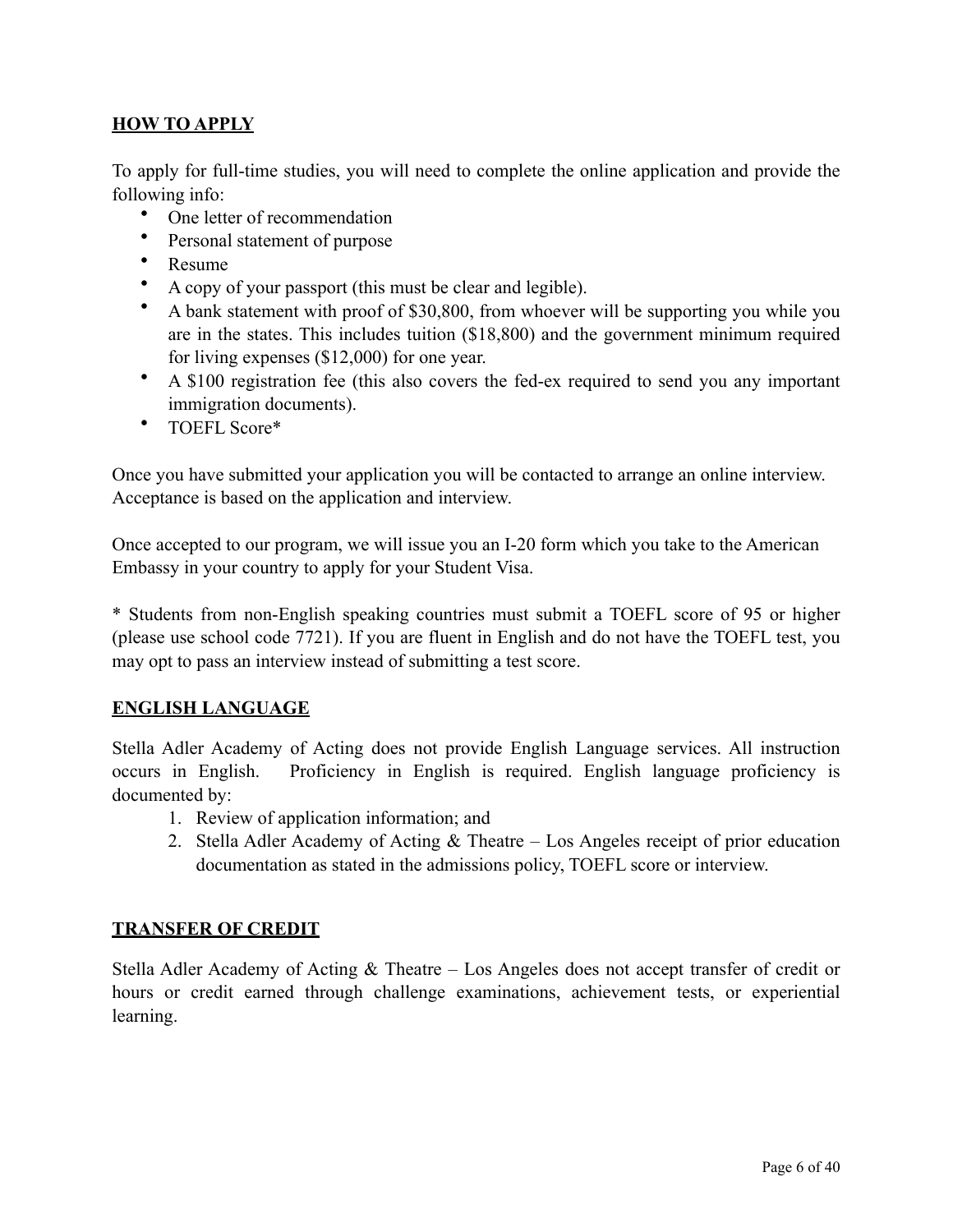#### **NOTICE CONCERNING TRANSFERABILITY OF CREDITS AND CREDENTIALS EARNED AT OUR INSTITUTION**

The transferability of credits you earn at Stella Adler Academy of Acting  $\&$  Theatre – Los Angeles is at the complete discretion of an institution to which you may seek to transfer. Acceptance of the certificate you earn in the educational program is also at the complete discretion of the institution to which you may seek to transfer. If the credits or certificate that you earn at this institution are not accepted at the institution to which you seek to transfer, you may be required to repeat some or all of your coursework at that institution. For this reason you should make certain that your attendance at this institution will meet your educational goals. This may include contacting an institution to which you may seek to transfer after attending Stella Adler Academy of Acting & Theatre – Los Angeles to determine if your credits or certificate will transfer.

#### **ARTICULATION AGREEMENTS**

Stella Adler Academy of Acting & Theatre – Los Angeles has not entered into any transfer or articulation agreements with any other college or university.

#### **PROGRAM**

Whether you are interested in individual, part time or full-time courses, you will find a program customized for the individual actor. We welcome actors from around the world to grow and foster their talent within our walls. *Students* need not have any performance background or previous training to apply.

Although we have many working actors in our program, we welcome beginners or the curious. U.S. students may take individual classes or enroll in the two-year program. All classes count towards the two-year program. International Students must attend full-time courses due to M-1 visa requirements. Short courses of study are available if you are unable to spend two years with us.

**Program Name:** Dramatic Arts **Credential**: Certificate of Completion **Program Length**: 1956 Clock Hours/24 months

**Program Description**: Extensive training for the serious actor in theatre, film, and television. The Technique grew out of Stella Adler's work with Stanislavski, the father of modern acting and has been studied by many of the world's most notable actors, directors, and writers.

**Program Objective:** To provide acting training in theatre, film and television.

**Cumulative Final Exam:** None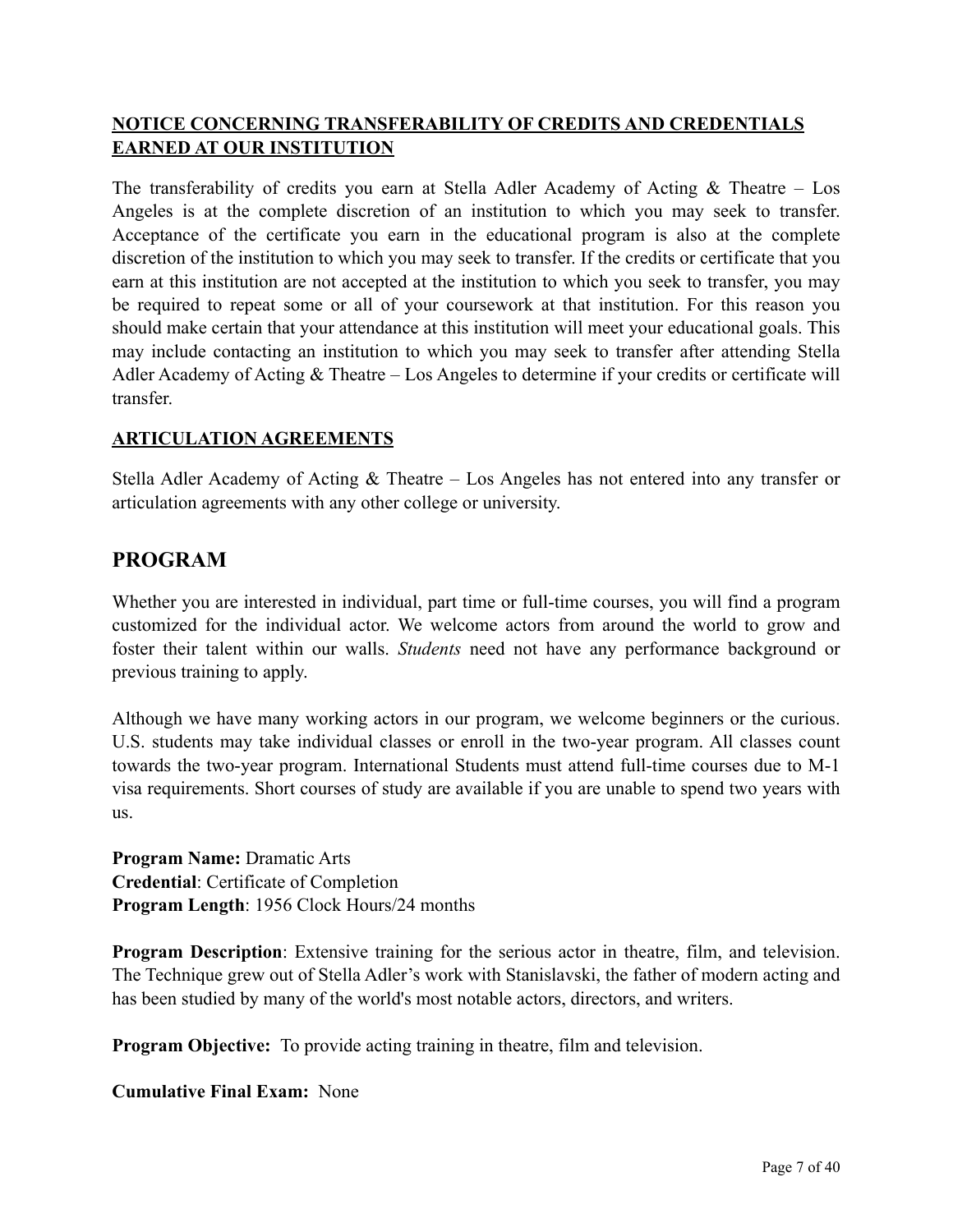#### **State Licensure Required for Employment:** No

**Potential Occupations:** 

#### *27-2011.00 - Actors*

*Sample of reported job titles:* Actor, Actress, Comedian, Comic, Community Theater Actor, Ensemble Member, Narrator, Performer, Tour Actor, Voice-Over Artist

#### *27-2012.02 - Directors- Stage, Motion Pictures, Television, and Radio*

*Sample of reported job titles:* Artistic Director, Assistant Director, Associate Artistic Director, Director, News Production Supervisor, Newscast Director, Stage Manager, Technical Director, Television Director (TV Director), Television Newscast Director

#### *27-2042.01 - Singers*

*Sample of reported job titles:* Choir Member, Entertainer, Gospel Singer, Opera Singer, Singer, Singer Songwriter, Singing Messenger, Singing Telegram Performer, Tenor, Vocalist

| First Year – Term 1    |          |        |  |
|------------------------|----------|--------|--|
| Technique Level I      | 72 hours | \$950  |  |
| Voice I                | 36 hours | \$750  |  |
| Movement I             | 36 hours | \$750  |  |
| Improvisation I        | 36 hours | \$750  |  |
|                        | Total    | \$3200 |  |
| First Year – Term 2    |          |        |  |
| Technique Level II     | 72 hours | \$950  |  |
| Voice II               | 36 hours | \$750  |  |
| Script Analysis        | 32 hours | \$750  |  |
| Movement II            | 36 hours | \$750  |  |
|                        | Total    | \$3200 |  |
| First Year – Term 3    |          |        |  |
| Technique Level III    | 36 hours | \$750  |  |
| Speech I               | 36 hours | \$750  |  |
| Alexander Technique    | 36 hours | \$750  |  |
| Intimacy and Violence  | 36 hours | \$750  |  |
| *Tech Work Requirement |          |        |  |

### **PROGRAM OUTLINE**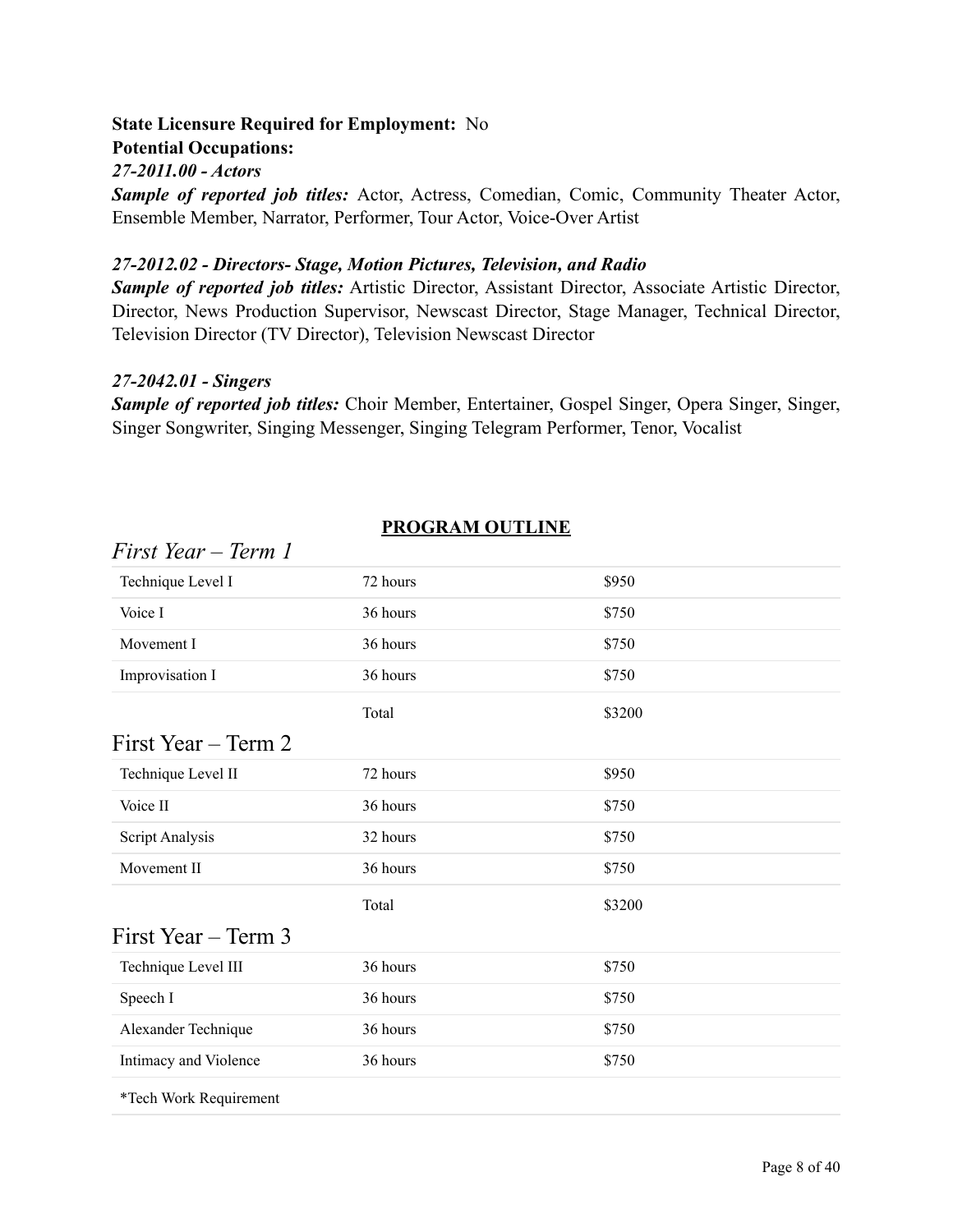|                              | Total    | \$3000 |
|------------------------------|----------|--------|
| First Year – Term 4          |          |        |
| Script Breakdown             | 36 hours | \$750  |
| Speech II                    | 36 hours | \$750  |
| Theatre History              | 36 hours | \$750  |
| Movement III                 | 36 hours | \$750  |
|                              | Total    | \$3000 |
| First Year – Term 5          |          |        |
| <b>Beginning Scene Study</b> | 52 hours | \$850  |
| Speech III                   | 36 hours | \$750  |
| Movement IV                  | 36 hours | \$750  |
| Shakespeare I                | 48 hours | \$850  |
|                              | Total    | \$3200 |

## *First Year – Term 6*

| <b>First Year Total</b>  | 984 hours | \$18,800 |
|--------------------------|-----------|----------|
|                          | Total     | \$3200   |
| Shakespeare II           | 48 hours  | \$850    |
| <b>Musical Voice</b>     | 36 hours  | \$750    |
| Greek Theatre or Masks   | 36 hours  | \$750    |
| Intermediate Scene Study | 48 hours  | \$850    |

#### **Second Year**

Students must pass a monologue review with faculty to proceed into the second year.

| Second Year – Term 1 |          |        |  |
|----------------------|----------|--------|--|
| Improv to Scene      | 36 hours | \$750  |  |
| Play Production I    | 96 hours | \$2300 |  |
| Group Warm-Up        | 32 hours |        |  |
|                      | Total    | \$3050 |  |
| Second Year – Term 2 |          |        |  |
| On camera            | 36 hours | \$750  |  |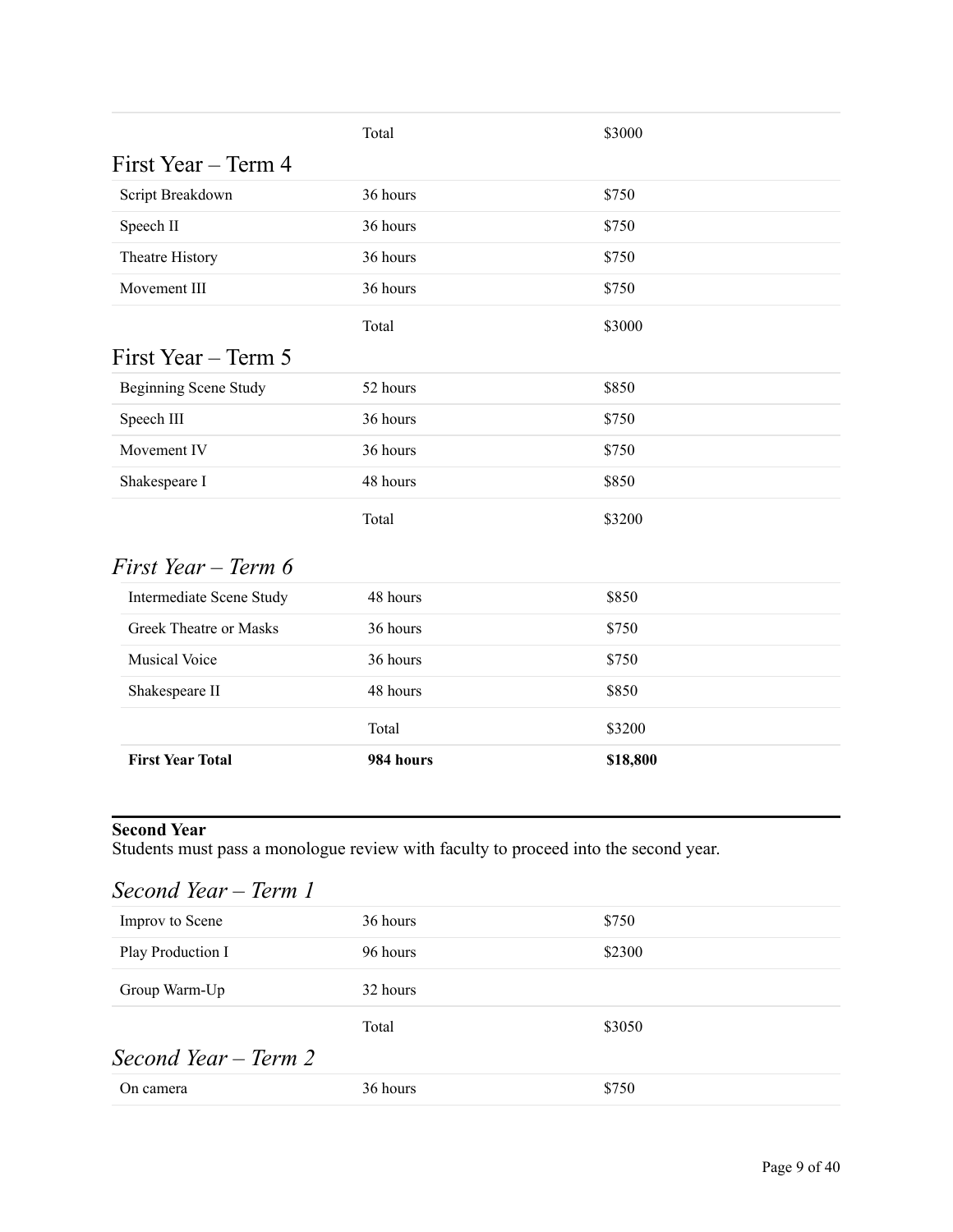| 64 hours<br>32 hours<br>48 hours<br>Total | \$750<br>\$850<br>\$5100 |
|-------------------------------------------|--------------------------|
|                                           |                          |
|                                           |                          |
|                                           |                          |
|                                           |                          |
| 192 hours                                 | \$3500                   |
| Second Year – Term 5-6                    |                          |
| Total                                     | \$3100                   |
| 32 hours                                  | \$750                    |
| 36 hours                                  | \$750                    |
| 48 hours                                  | \$850                    |
| 36 hours                                  | \$750                    |
|                                           |                          |
| Total                                     | \$3050                   |
| 32 hours                                  |                          |
| 96 hours                                  | \$2300                   |
| 36 hours                                  | \$750                    |
|                                           |                          |
| Total                                     | \$3100                   |
| 48 hours                                  | \$850                    |
| 36 hours                                  | \$750                    |
| 32 hours                                  | \$750                    |
|                                           |                          |

## **PROGRAM COURSES AND INDIVIDUAL COURSE TUITION COSTS**

Stella Adler Academy of Acting & Theatre – Los Angeles welcomes actors from around the world to grow and foster their talent within our walls. Students need not have any performance background or previous training to apply.

Students can enroll Full-time, Part-time or take Individual classes.

#### **Adler Technique Level I**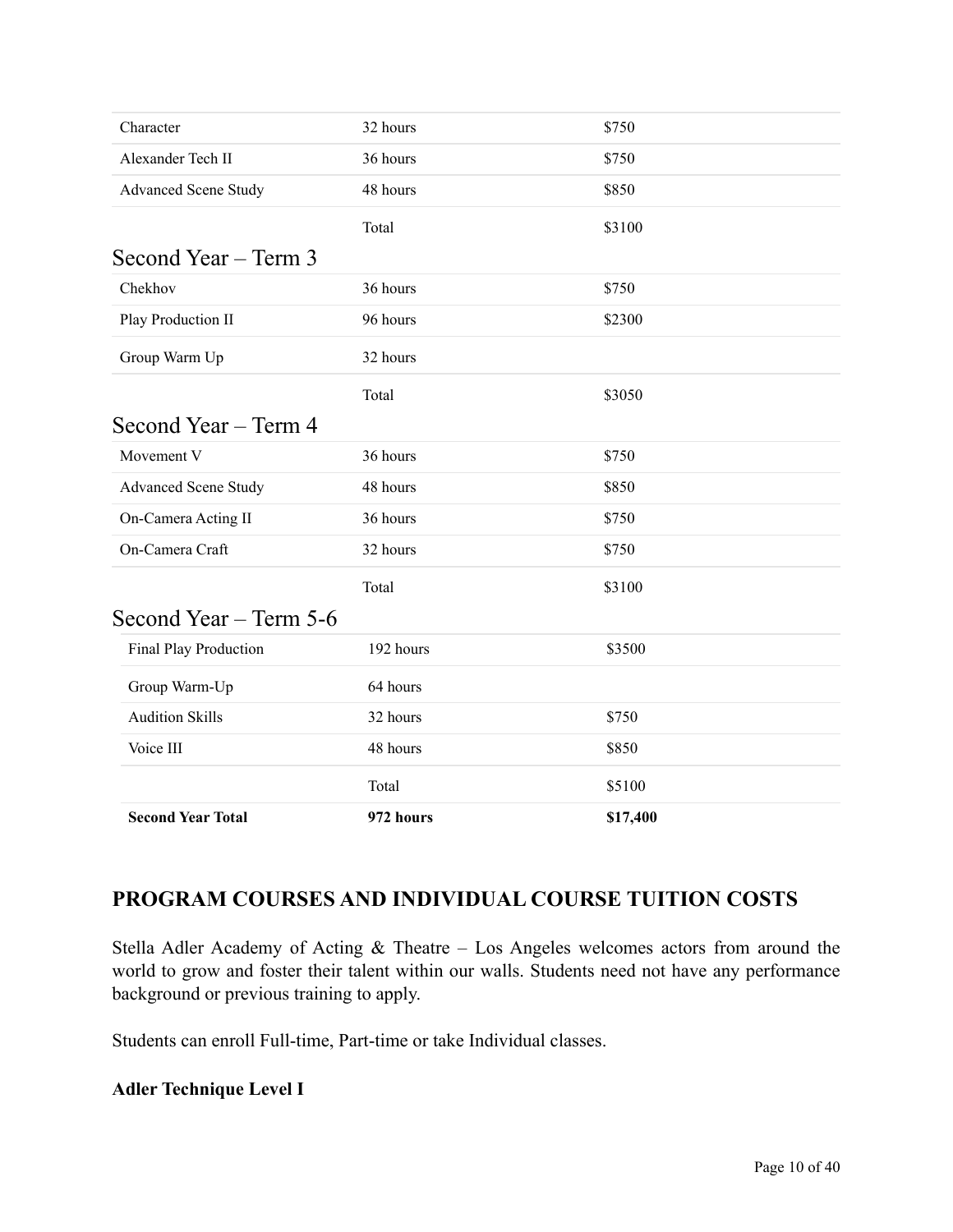Stella Adler Academy Technique I: Film, television and theatre are all collaborative efforts, and actors are the "doers" in each of these forms. In this very practical, yet creatively inspiring class, all concepts are made "doable" through the use of the actor's imagination. Some of the concepts that will be covered and applied are:

- 1.) Understanding of self through the art form of acting
- 2.) The actor's relationship to words and feelings
- 3.) Physical and mental relaxation within the circumstances
- 4.) Creative Imagination as a major acting tool
- 5.) Application of the three levels of justification
- 6.) Non-verbal expression through character behavior
- 7.) Relationship with partners
- 8.) Mental actions and their four specific types

This class is not a beginning acting class, it is an introduction to the very freeing and applicable Stella Adler Technique.

Cost: \$950. 8 Weeks. Class Format: Three 3 -hour classes per week. Prerequisite: None (day)

#### **Adler Technique Level II**

The goal of technique is to enable the actor to create specific characters in specific circumstances and through those characters to communicate the themes of the play. Through Stella Adler's imagination work we will give the actors the tools to create the background of their characters. This is accomplished through specific exercises designed to strengthen the actors imagination and allowing them to build specific background for whatever character they are given. The technique teaches actors how to be moved by the circumstance and apply that work to their characters. This is the essence of Stella Adler's work: the communication of the play through specific characters in specific circumstances.

Cost \$950. 8 Weeks. Class Format: Three 3-hour classes per week. Prerequisite: Technique I

#### **Adler Technique Level III**

Technique III explores in depth the essentials of the Stella Adler Technique. Building a character, living in the given circumstances of a play, and playing actions and objectives are among the exercises that are covered. Translating the technique into a usable process through monologues and scenes is the central focus of the class. Pre-requisite for the class is completion of Adler Technique I and II.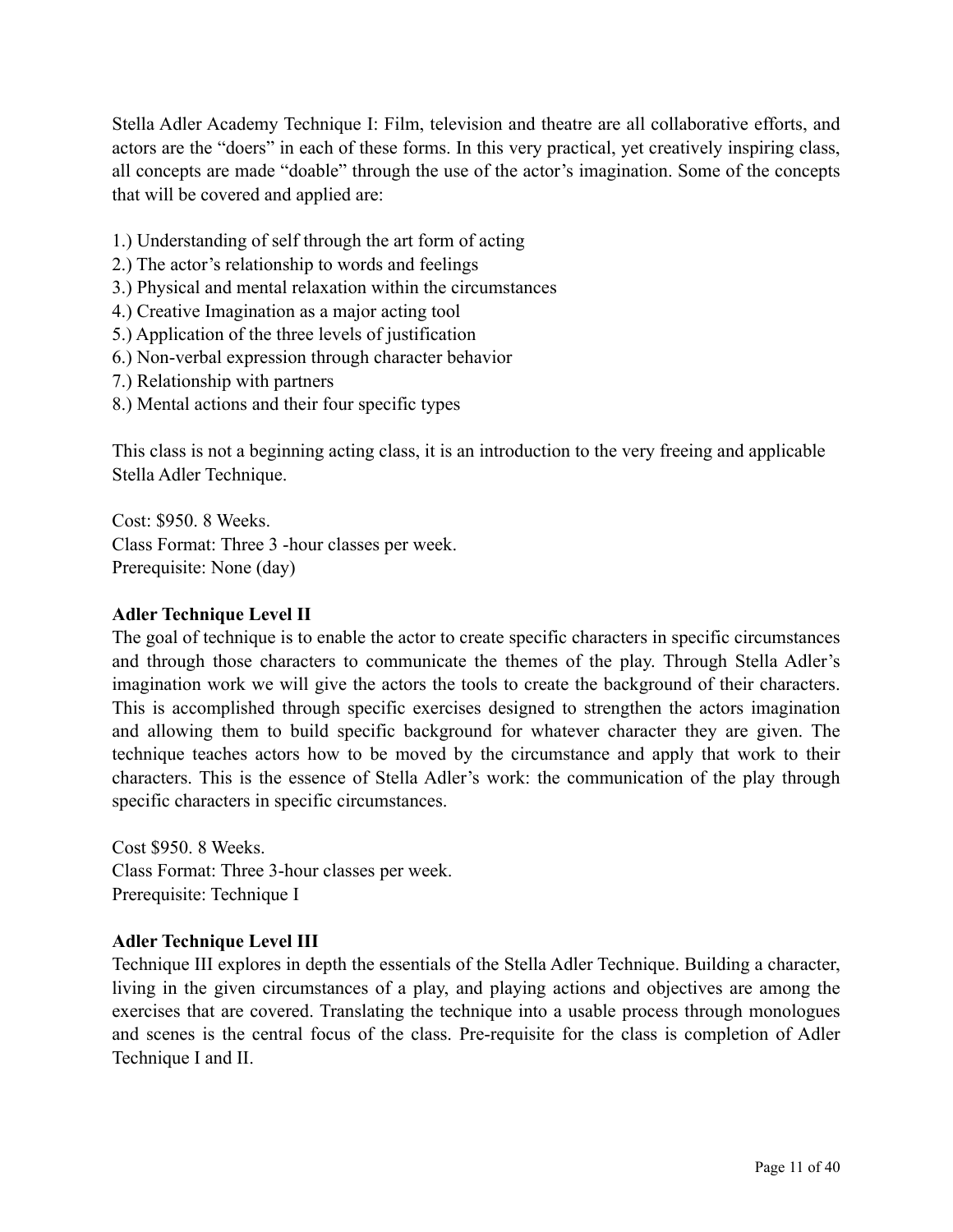Cost \$750. 8 Weeks. Class Format: Two 2-hour 15 minute classes per week. Prerequisite: Technique I & II

#### **Alexander Technique**

An acclaimed method for improving the actor's sense of mental and physical ease and flexibility. This technique provides a means to change unconscious habits of excessive tension into an integrated, poised use of the whole Self (mind, body, especially concerning breathing and voice). Students will receive hands-on guidance from the teacher in order to identify their own habitual movement patterns. This awareness provides a great sense of openness and ease, optimizing the actor's potential. The actor learns to use the technique in performance to develop their craft, as well as in daily activities to help prevent injuries.

Cost \$750. 8 Weeks.

Class Format: Two 2-hour 15 minute classes per week.

#### **Alexander Technique Advanced**

The confident actor uses the principles of the Alexander Technique as a tool to be present and stay connected. After having the experience of the first Alexander Technique class (Alexander Technique I), the actor is ready to come to the Advanced, in order to explore more deeply the use of the self, and to carve deeper into the actor's craft. The understanding of this process can enable the actor learn to choose more wisely. We will explore in depth how the Alexander Technique fits in perfectly when entering the stage: Maintaining a sense of lightness (and lightheartedness) in any audition; speaking without tension and strain. Furthermore, we will apply AT "tools" to monologues, scenes, mock auditions, cold readings, and in front of the camera. You'll still receive the hands-on guidance from the teacher, as well as practice quieting your nervous system and releasing unnecessary tension with Constructive (Active) Rest. You'll train yourself to be highly aware of your acting instrument, having the skill to stop unwanted habits and to make clearer and more confident choices. Prerequisites: Alexander Technique I.

Cost \$750. 8 Weeks. Class Format: Two 2-hour 15 minute classes per week Prerequisite: Alexander I

#### **Audition Skills**

The purpose of this class is to prepare actors for the audition environment by giving a realistic idea of what is required in an audition. This is an on-camera class. Students will work a minimum of twice per class and see their work in video. A mix of the experience of "in person"auditions and "self taping." The actor will do both types of auditions throughout the course, and all work will be critiqued in class.

Cost \$750. 8 Weeks. Class Format: One 4-hour class per week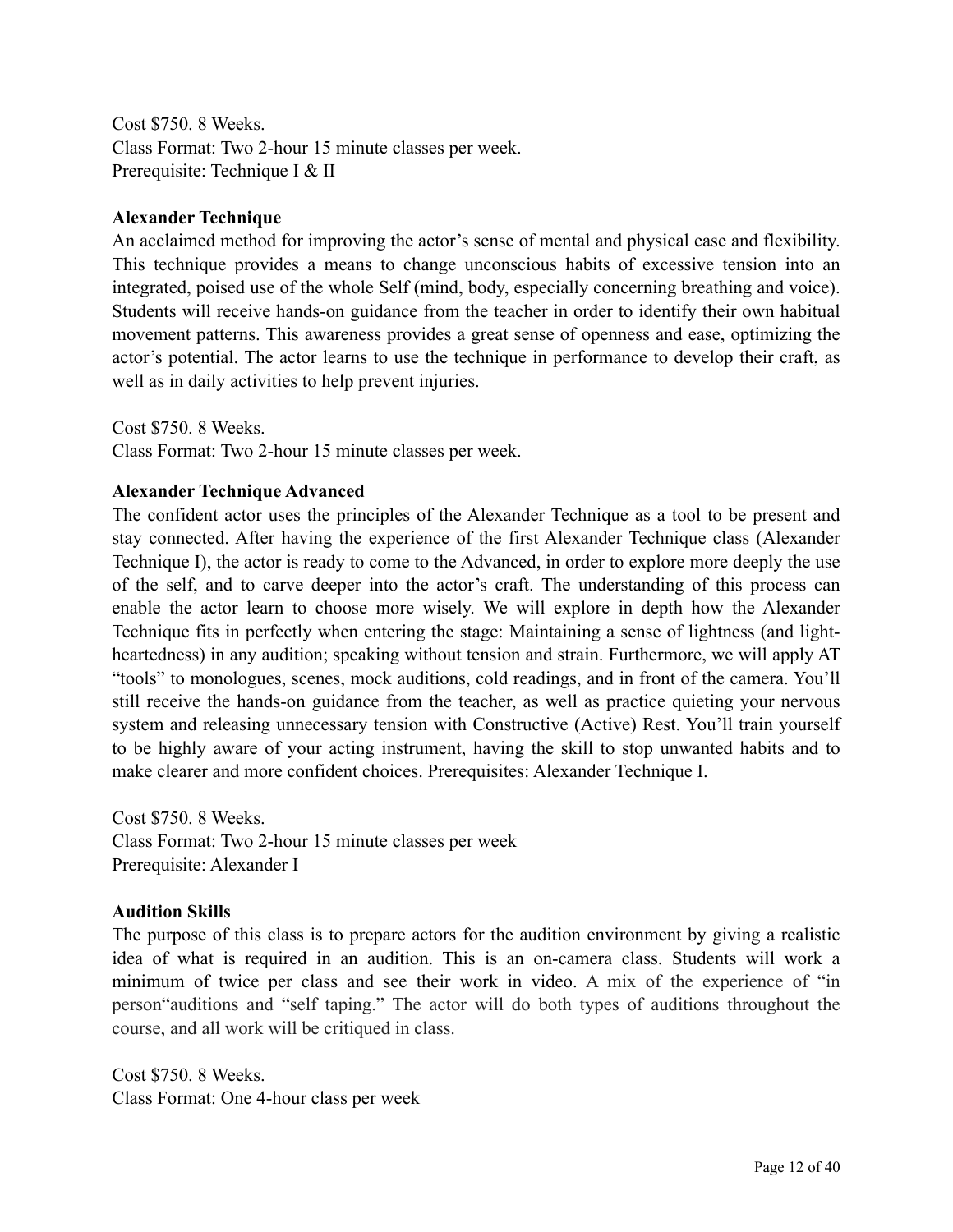Prerequisite: Technique I, II & III, Script Breakdown, Script Analysis, Scene Study Beginning, Scene Study Intermediate, Scene Study Advanced, Rehearsal Technique, Character, & On-Camera

#### **Character**

In this class, we deeply investigate character and the process of deepening an actor's character work, through a series of exercises and work on actual scripts. The work in this class will be applicable to film and theater and will leave the actor with certain techniques that bring the actor closer to his or her character and give him or her a deeper sense of belief in themselves in the circumstance.

Cost \$750. 8 Weeks. Class Format: One 4-hour class per week Prerequisite: Technique I, II & III, Script Analysis, Script Breakdown, Beginning Scene and Intermediate Scene

#### **Chekhov**

An advanced class that offers an in-depth look at Chekhov's major plays (Seagull, Uncle Vanya, Three Sisters, The Cherry Orchard) with an emphasis on script analysis, determining objectives, and playing actions. The mystery of Chekhov's genius is revealed through a layer by layer exploration of character relationships and the given circumstances, and by the peeling away of extraneous, self-oriented acting impulses. The actor's work becomes pure, simple, and direct.

Cost \$750 8 Weeks Class Format: Two 2-hour 15 minute classes per week. Prerequisite: Technique I, II & III, Script Breakdown, Scene Study Beginning, Scene Study Intermediate, Scene Study Advanced & Shakespeare I

#### **Greek Theatre**

Greek Drama – tragedy and comedy – is where acting derives from. Drama in ancient Greek means action; action involves thought and thought requires presence. The class explores the essential elements of the theatre – plot, character, poetry, aesthetics – and attempts to fathom the world of the heroes through exercises based on animal archetypes, primordial movement patterns and oriental healing techniques. Strong characters demand strong choices. Greek theatre is all about poetry and size, two ideas that are at the core of the Stella Adler Technique.

Cost \$750. 8 Weeks.

Class Format: Two 2-hour 15 minute classes per week. Prerequisite: Movement I & II, Technique I & II and preferably Shakespeare and Theatre History.

#### **Group Warm-up**

Mandatory one hour vocal and body workout prior to Play Production I, II and III rehearsals.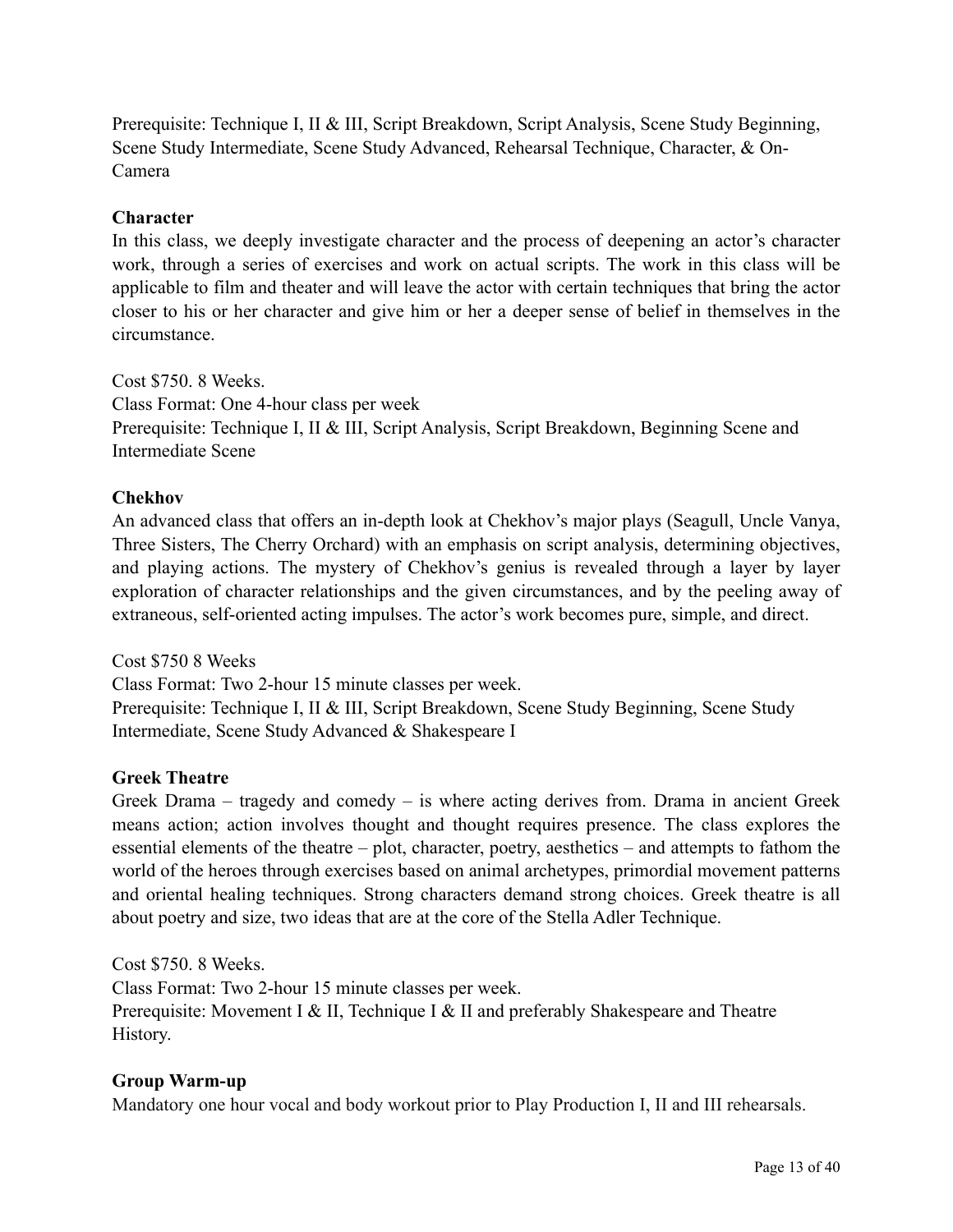#### **Improvisation**

Through the use of theatre games, improvisational exercises, and scene work, the actor learns to leap past boundaries and move forward into strong choices in role playing, characterization, and interrelating. It is a class to explore freedom of imagination and experience acting.

Cost \$750. 8 Weeks. Class Format: Two 2-hour 15 minute classes per week.

#### **Improvisation to Scene**

Utilizing the basic tools learned in Techniques I, II and III, this class will introduce "on-yourfeet" ways to approach characters in scene work. Using scripted material (monologues and scenes) as the starting point, emphasis will be placed on improvisational work as it relates specifically to the character's opening moment, inner dialogue/life, relationship to other characters and the all important "circumstances" of the scene. The student-actor will learn a thorough and freeing "active" process that can be used in all aspects of their acting, both alone and with their scene partner.

Cost \$750. 8 Weeks. Class Format: Two 2-hour 15 minute classes per week. Prerequisite: Technique I, II & III

#### **Masks**

The presence of the Mask is a universal cultural phenomenon. Used in rituals, ceremonies, and theatrical performances, it possesses the minds of the wearer and the observer. The mask is the permission giver. In the mask, an actor can do anything, be anyone. In this course, students will learn performance techniques that draw from Commedia dell'Arte, archetype, experimental movement, presentational performance and improvisational comedy. Students will develop characters, participate in games and exercises, and create original work.

Cost \$750. 8 Weeks. Class Format: Two 2-hour 15 minute classes per week. Prerequisite: None

#### **Movement I**

Foundation Technique for Movement for Actors. An intensive psycho-physical approach to movement training that emphasizes the value of developing physical awareness in acting. Through this process, actors learn to free-up and engage their bodies more organically in their acting. This is a valuable class for students of all levels.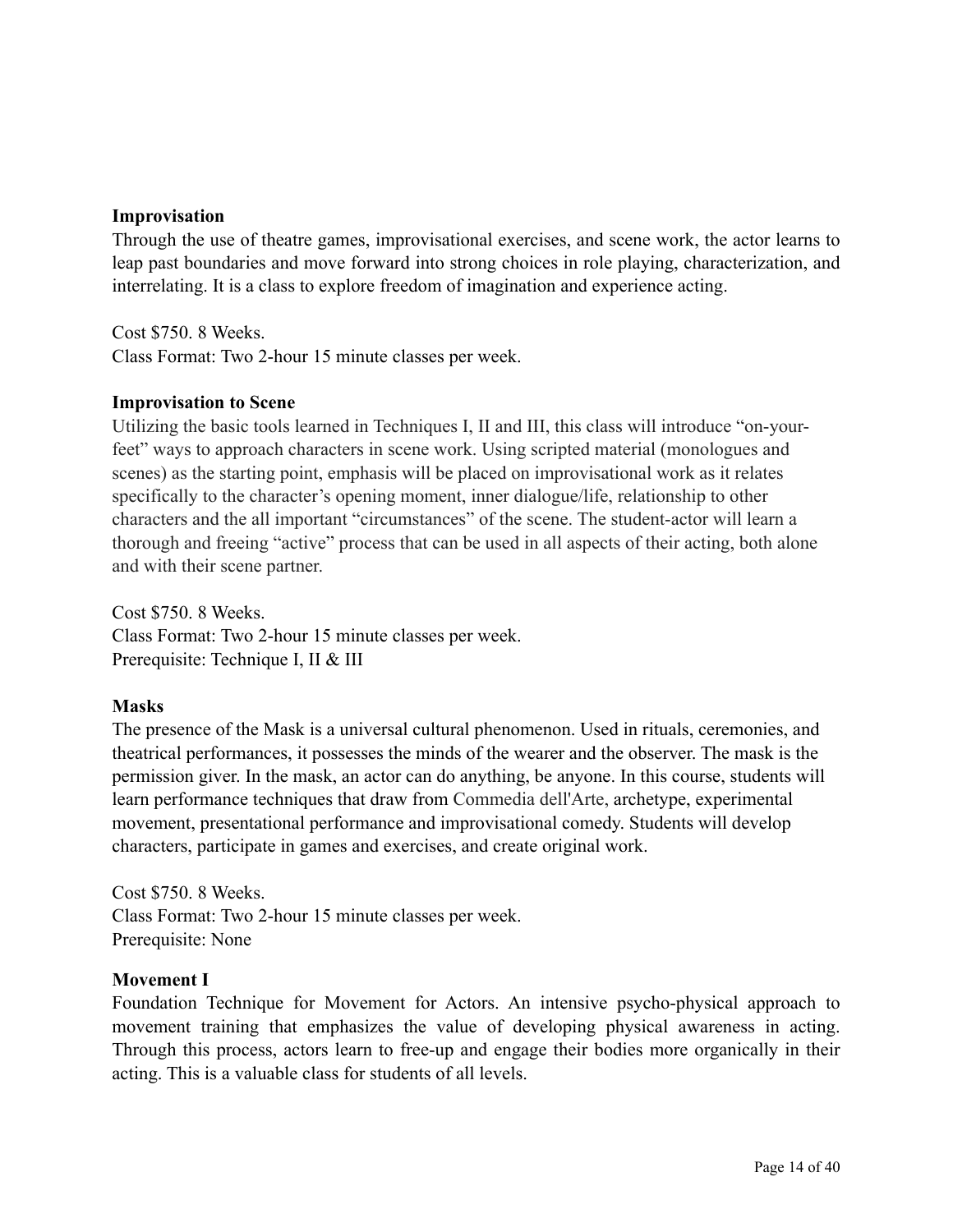Cost \$750. 8 Weeks. Class Format: Two 2-hour 15 minute classes per week. Prerequisite: None

#### **Movement II**

This class is designed to take students beyond the foundation work from Movement I. Through the wide variety of exercises explored in this class, students have ample opportunity to see the connections between the movement training and their acting.

Cost \$750. 8 Weeks. Class Format: Two 2-hour 15 minute classes per week. Prerequisite: Movement I

#### **Movement III**

In this class student-actors explore the 'Release Technique' and the Physical Theatre work of Jaques LeCoq. Through the Release Technique, actors will develop the simple ease and presence required to set foot on a stage or to enter an audition. This technique is also very freeing and it offers a wonderful segue into the LeCoq technique, which we will use to explore how to embody the many elements and circumstances of a play or scene. Movement I is required for this class.

Cost \$750. 8 Weeks. Class Format: Two 2-hour 15 minute classes per week. Prerequisite: Movement I & II

#### **Movement IV**

In this class students develop Physical Acting Techniques, which are techniques that can be directly applied to scenes or monologues. Through these techniques, students learn to make 'physical choices' in their acting. In this class, students have the opportunity to use text in combination with Movement exercises. Among other things, actors learn to stay 'connected' and 'in the body' while speaking text. Movement I & II and Voice I are required for this class.

Cost \$750. 8 Weeks. Class Format: Two 2-hour 15 minute classes per week. Prerequisite: Movement I, II & III

#### **Movement V**

Movement V focuses on Character Development through physical acting techniques. Throughout the term, students will work on two different character projects that are applied to two dramatic monologues. Each project will use a different set of techniques, which are explored in depth so that students can apply them to their outside acting work. Movement IV is required for this class.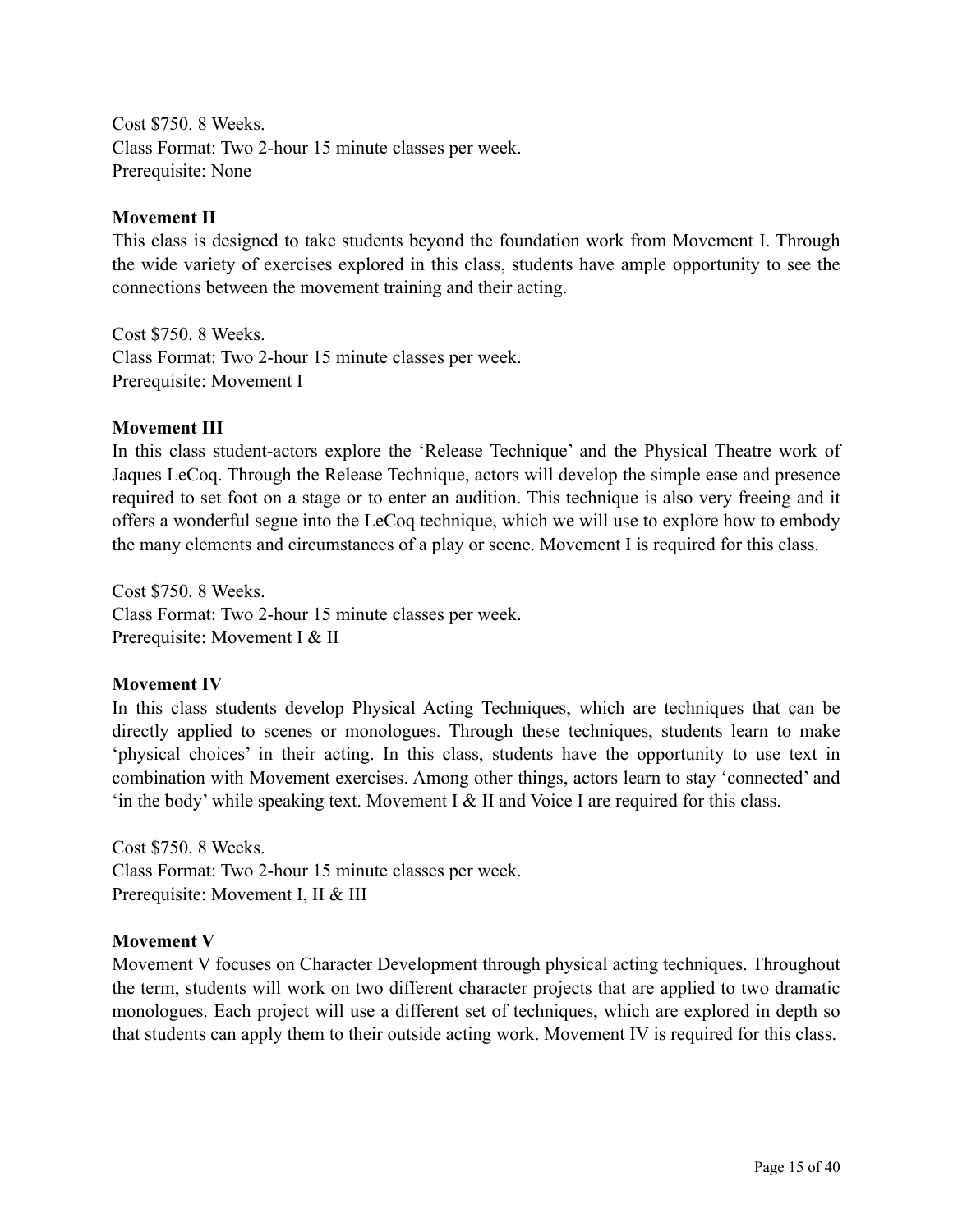Cost \$750. 8 Weeks. Class Format: One 5-hour class per week. Prerequisite: Movement I, II, III & IV

#### **Musical Voice**

A program designed to help the actor find and explore the use of their voice in a musical theater context. "Give me a great actor that can sing a little over a great singer that can't act!" -Stephen Sondheim. Learning vocal techniques to strengthen your voice and build confidence. Breathing, phrasing, lyric interpretation and delivery. Choosing songs. Understanding your instrument.

Cost \$750. 8 Weeks. Class Format: Two 2-hour 15 minute classes per week.

#### **On-Camera Adler Technique**

A step by step process for the advanced actor, covering the preparatory work that is done before the final callback audition and the acting breakdown of the full script before the actor arrives on set to shoot. Only film scripts are used and all work is done on camera. Adjusting the actor's instrument from Stage to film is emphasized.

Cost \$750. 8 Weeks. Class Format: Two 2-hour classes per week. Prerequisite: Technique I, II & III, Script Breakdown & Scene Study Beginning

#### **On-Camera Adler Technique II**

A continuation and expansion of the foundation camera work from Adler On-Camera Technique I. The demands of shot size, angles and coverage will be emphasized, while learning how to keep multiple "takes" consistent, yet spontaneous, will be practiced. Some scenes will be "shot" quickly and with little rehearsal, so the actor becomes familiar with the pressures of episodic television work. Again, actual screenplays will be used for all in-class work. An additional emphasis will be added to burnish the students self tape skills, and all work will be viewed and evaluated in class.

Cost \$750. 8 Weeks.

Class Format: Two 2-hour classes per week.

Prerequisite: Technique I, II & III, Script Breakdown & Scene Study Beginning

#### **On-Camera Craft**

A continuation of the Adler On-Camera Technique for the advanced actor covering the technical work that is done after the actor arrives on set to shoot and the camera begins rolling. Scenes which are already at performance level are taped with specific practice in the differences in scale, eyeline and pacing that occur from changes in camera angles. Comfort with continuity, and keeping the performance alive through multiple takes will be examined in playback.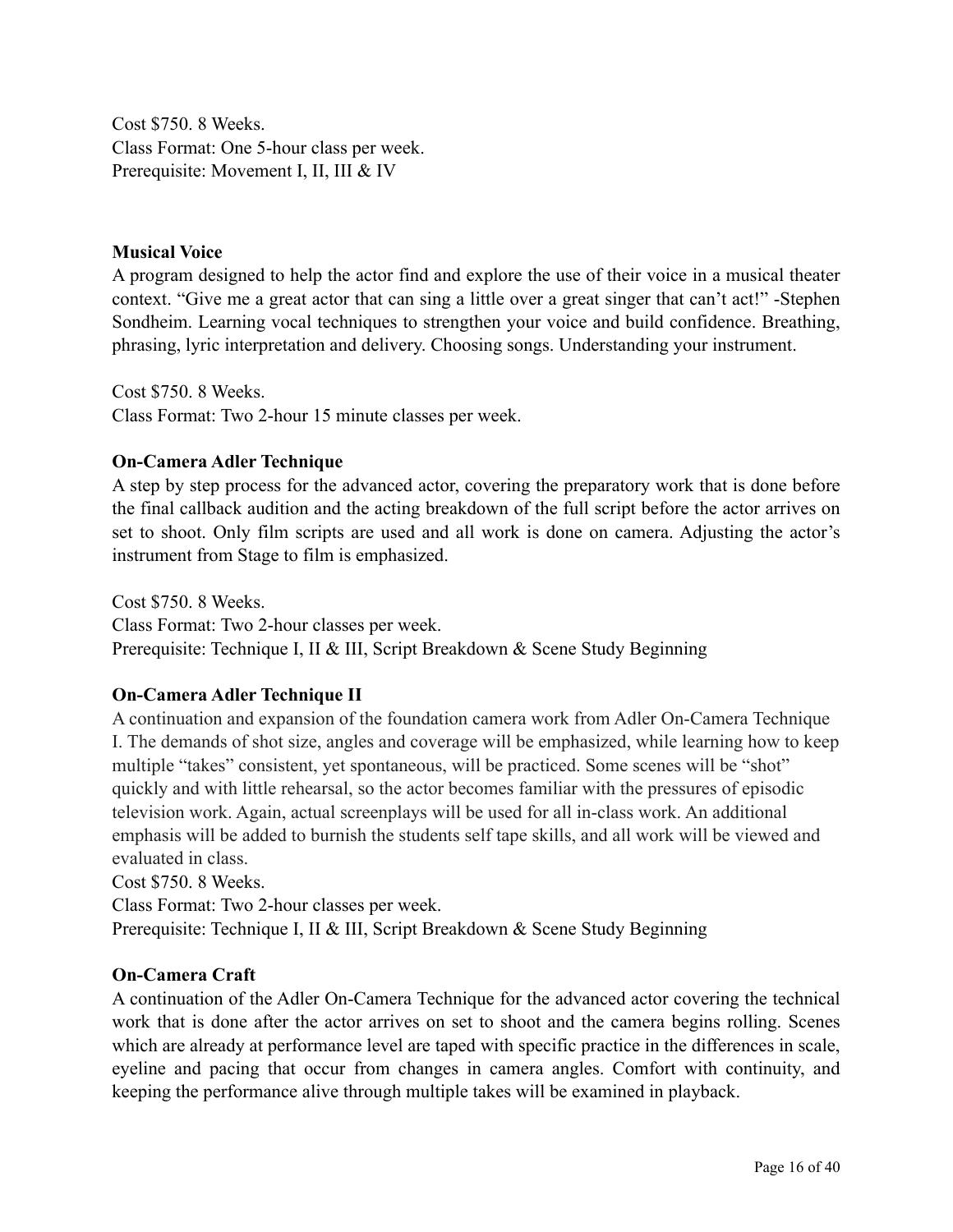Cost \$750. 8 Weeks.

Class Format: One 4-hour class per week.

Prerequisite: Technique I, II & III, Script Breakdown, Scene Study Beginning, On-Camera Acting

#### **Play Production I**

At the end of the first year of study, actors are cast in a fully staged production of a play. The director/teacher aids the actors in combining all of the elements of the first year of study, applying them towards final performances in front of an audience. Prerequisites apply. Mandatory one hour vocal and body workout prior to rehearsal.

Cost: \$2300. 8 Weeks.

Class Format: Four 3-hour classes per week.

Prerequisite: Technique I, II & III, Script Breakdown, Script Analysis, Scene Study Beginning & Intermediate Scene Study

#### **Play Production II**

This class is the actor's second full production of a play. More independent technique work will be expected of the actor as the director/teacher guides the production to performance level. Mandatory one hour vocal and body workout prior to rehearsal.

Cost: \$2300. 8 Weeks.

Class Format: Four 3-hour classes per week.

Prerequisite: Technique I, II & III, Script Breakdown, Script Analysis, Scene Study Beginning, Scene Study Intermediate, Scene Study Advanced, Rehearsal Technique, Character & Play Production I

#### **Play Production III**

This class is the actor's final production in the full program. The actor is expected to work independently on all script analysis and character breakdown so that his/her individual work contributes to the ensemble in each progressive rehearsal. The director will help shape the performance through the rehearsal process. Mandatory one hour vocal and body workout prior to rehearsal.

Cost: \$3500. 16 Weeks.

Class Format: Four 3 hour classes per week.

Prerequisite: Technique I, II & III, Script Breakdown, Script Analysis, Scene Study Beginning, Scene Study Intermediate, Scene Study Advanced, Intimacy & Violence, Character, Play Production I & II, Voice I & II, Movement I- IV, Shakespeare I & II, Greek Theatre, Theatre History, Musical Voice, On-Camera, On-Camera Craft, Alexander Technique I & II, Improvisation, Improv to Scene, Speech I, II & III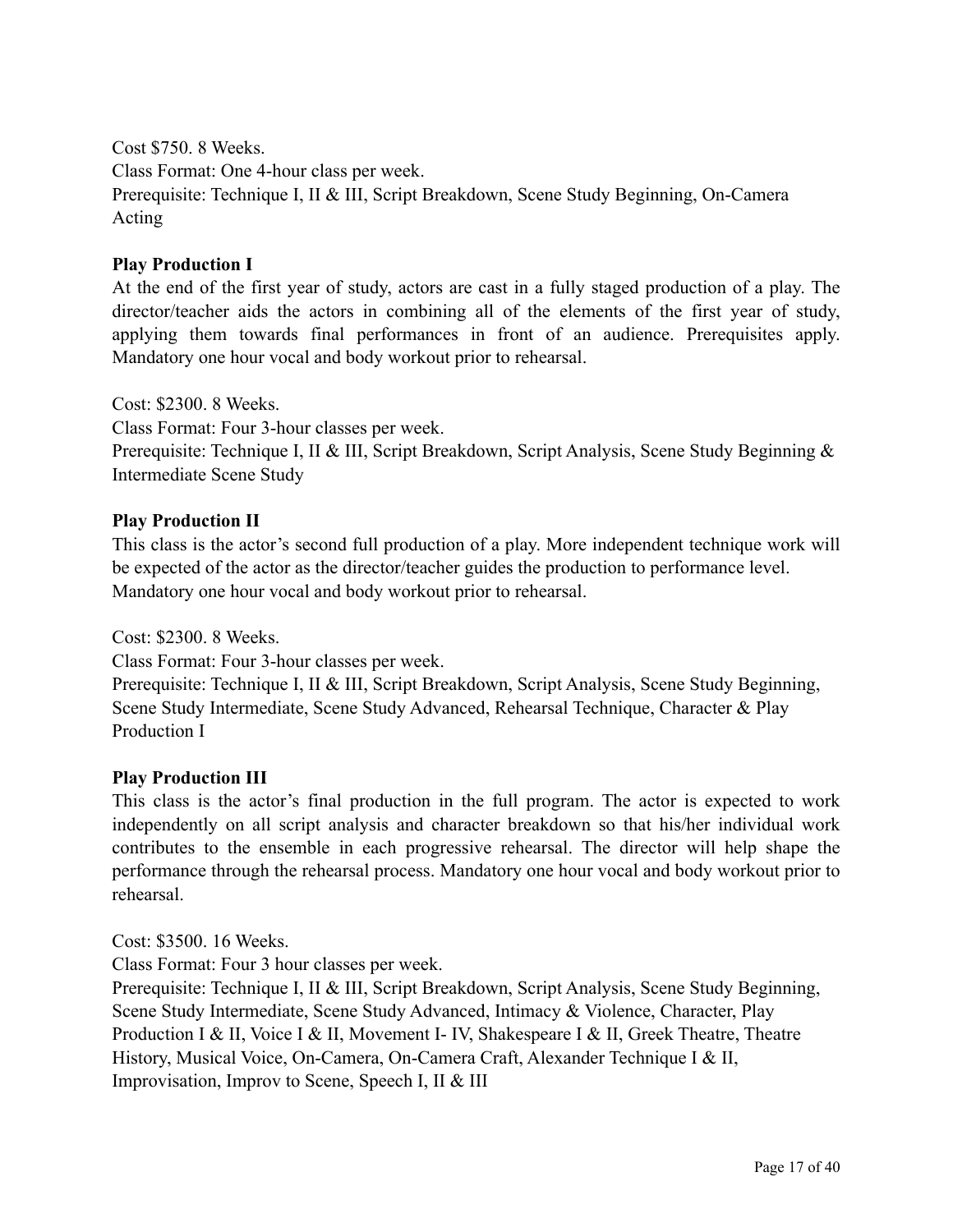#### **Scene Study Beginning**

Having completed Technique I & II and Script Breakdown, the actor will present scenes where they will receive analysis and criticism that will provide insight into the playwright and his meaning. The actor will acquire a new heightened understanding, which will lead to an interpretation of the playwright in light of the actor's own talent and creativity.

Cost \$850. 8 Weeks. Class Format: Two 3 hour and 15-minute classes per week. Prerequisite: Technique I, II & III, Script Breakdown

#### **Scene Study Intermediate**

Having completed Technique I & II and Script Breakdown, the actor will present scenes where they will receive analysis and criticism that will provide insight into the playwright and his meaning. The actor will acquire a new heightened understanding, which will lead to an interpretation of the playwright in light of the actor's own talent and creativity.

Cost \$850. 8 Weeks. Class Format: Two 3-hour classes per week. Prerequisite: Technique I, II & III, Script Breakdown & Scene Study Beginning

#### **Scene Study Advanced**

A progression and advancement of the work established in Scene Study, delving more deeply into the discussion of text and character.

Cost \$850. 8 Weeks. Class Format: Two 3-hour classes per week. Prerequisite: Technique I, II & III, Script Breakdown, Scene Study Beginning & Scene Study Intermediate

#### **Script Analysis**

This class explores the very first steps of creating a role. It can be described as the "table work" that the serious actor must do. From the title to the closing scene, the script is analyzed for the writer's intent, theme and genre. At the same time, research into the time-period, place, socioeconomic background of the character, etc. is discussed. This information is then used to begin building a character that serves the script and brings the character to life in a creative, truthful way. The work learned in this class sets the actor on the right course, and is a big step toward the student-actor becoming a creative, independent actor who can handle any type of script with confidence.

Cost \$750. 8 Weeks. Class Format: Two 2-hour classes per week. Prerequisite: Technique I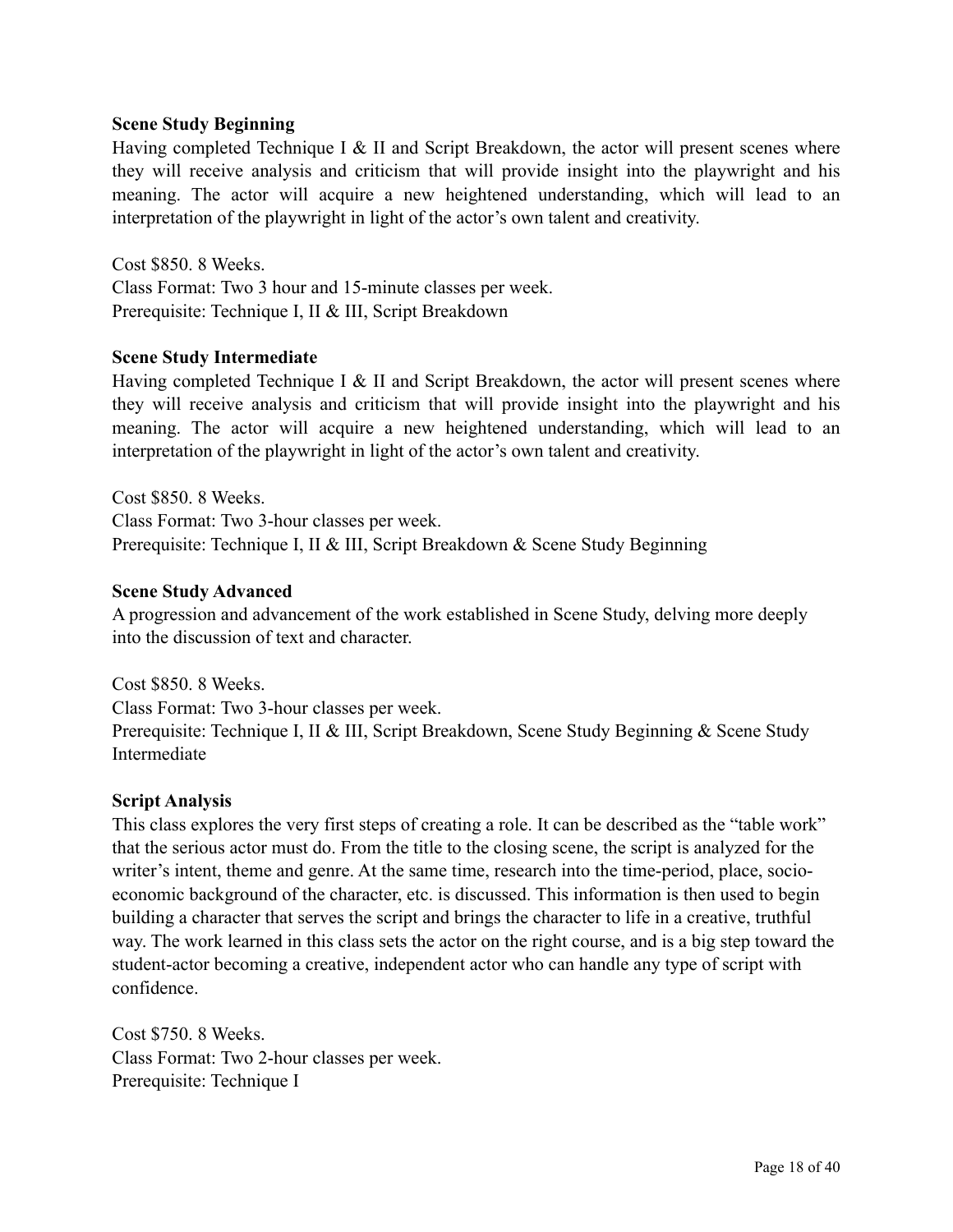#### **Script Breakdown Application**

This class is the practical application of the principles and techniques that have been taught in the first year.

We pick up at the "table work" from Script Analysis with a step-by-step process for breaking down the material, building a character, applying a practical, do-able understanding of sequence, playing of actions and rehearsal technique. Using a full published play by a major playwright the actors work on their feet, on the platform.

Cost \$750. 8 Weeks. Class Format: Two 2-hour 15 minute classes per week. Prerequisite: Technique I, II & III

#### **Shakespeare**

This course is an introduction and a step-by-step approach to the authentic speaking of Shakespeare's text. The course will explore one Shakespeare play in depth, focusing on developing an approach to understanding the language as well as developing a method of speaking the language with truth, clarity and a range of vocal expression. Students will learn 1 Shakespearean sonnet and 2 monologues. Students will develop an understanding of, and practice the verbal expression of structure of the verse, including iambic pentameter, line endings, verse and prose alteration, and rhyme. The course will also examine the Elizabethan world view and explore the historical, religions, and social issues of the day.

Cost \$850. 8 Weeks. Class Format: Two 3-hour classes per week.

#### **Shakespeare II**

A continuation of the work from Shakespeare I, students produce scenes from Shakespeare's plays. There is further emphasis on script analysis and deep character development based on the embedded clues provided by Shakespeare.

Cost \$850. 8 Weeks. Class Format: Two 2-hour classes per week. Prerequisite: Shakespeare I

#### **Speech I**

In this course, students are introduced to the sounds inherent in General American Speech and learn to identify the sounds they are making in comparison with this standard. Sounds are taught using the International Phonetic Alphabet, a notation system which allows students to visualize sounds and apply the correct sounds to their text work. Students leave with an awareness of their own speech patterns and tools with which to make changes. Required text: Speak With Distinction, by Edith Skinner.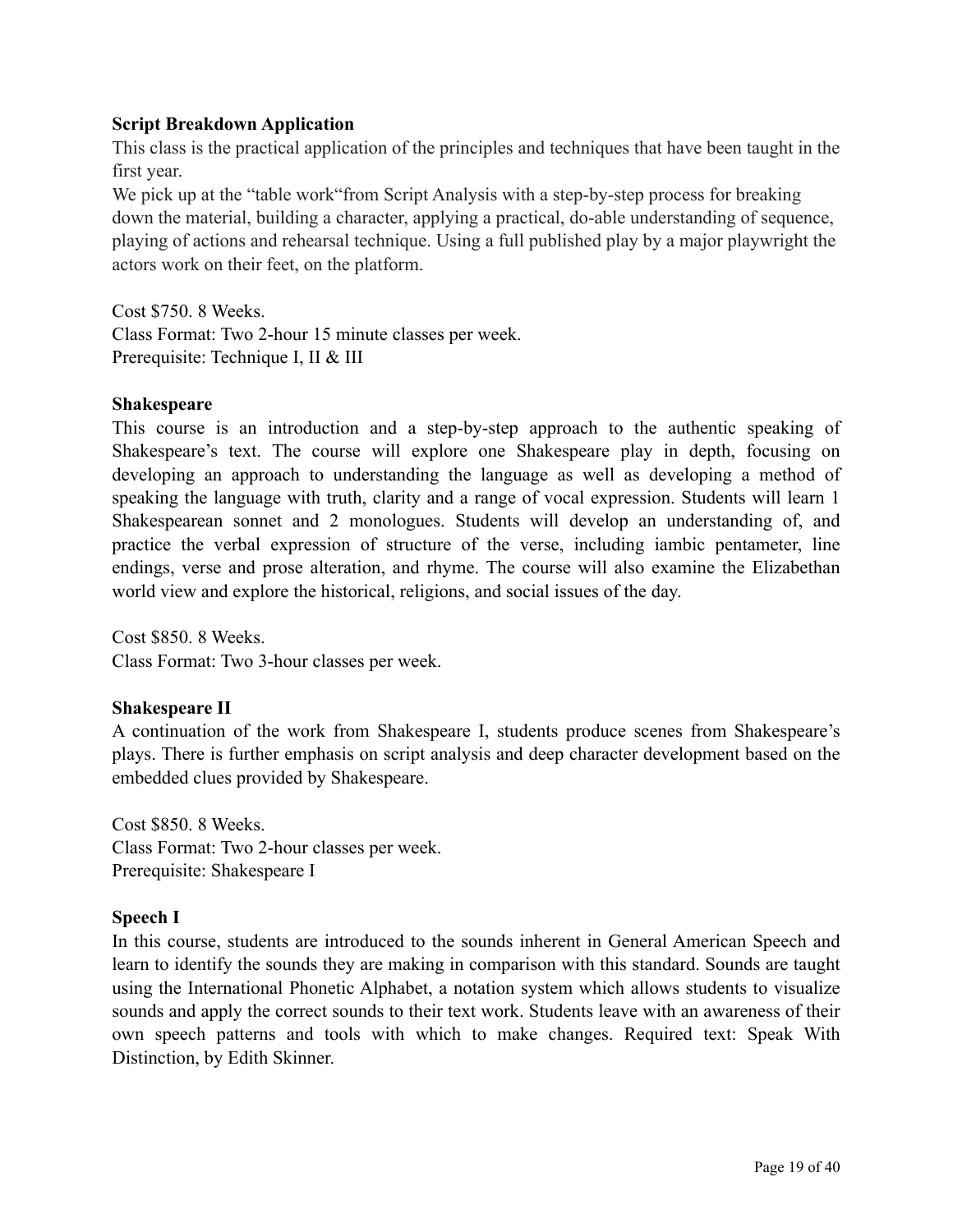Cost \$750. 8 Weeks. Class Format: Two 2-hour 15 minute classes per week.

#### **Speech II**

Building on the awareness gained in Speech I, students learn to use words and sounds more effectively to create a deeper emotional/personal connection to the text. Students also continue to work on speech habits as they relate to General American Speech and elements of Good Classical Speech are introduced. Students leave with the ability to speak classical and modern texts with physical and emotional clarity. Required text: Speak With Distinction, by Edith Skinner.

Cost \$750. 8 Weeks. Class Format: Two 2-hour 15 minute classes per week. Prerequisite: Speech I

#### **Speech III**

Having concluded work in the General American dialect in the first two levels of Speech training, students will now branch into accents and dialects from around the world. The application of the lessons learned in Speech 1, assessing dialects phonetically, meet the lessons of application in Speech 2 to give students the ability and confidence to teach themselves dialects and accents in the professional world, as well as deepen their understanding and ability to make choices with speech in performance.

Cost \$750. 8 Weeks. Class Format: Two 2-hour 15 minute classes per week. Prerequisite: Speech I & II

#### **Speech Intensives**

Private classes for those needing more extensive work.

Cost \$750. 8 Weeks. Class Format: One hour per week. Prerequisite: Speech I

#### **Theatre History**

Throughout human history, Theatre Acting, and all performing arts, have been a necessity for the human psyche, and have become spiritual and educational vehicles that have helped individuals and societies move forward. In this on your feet, active class (not lecture only), the most important Theatre/Acting movements through history are identified and explored. Ancient Greek Theatre, Roman, Sanskrit, Noh, Kabuki, Intermezzi, Comedia del' Arte and Elizabethan Theatre are just some of the stops on our journey though time and human exploration. This knowledge of our Theatrical and Acting Heritage can become a powerful tool in the hands of an actor.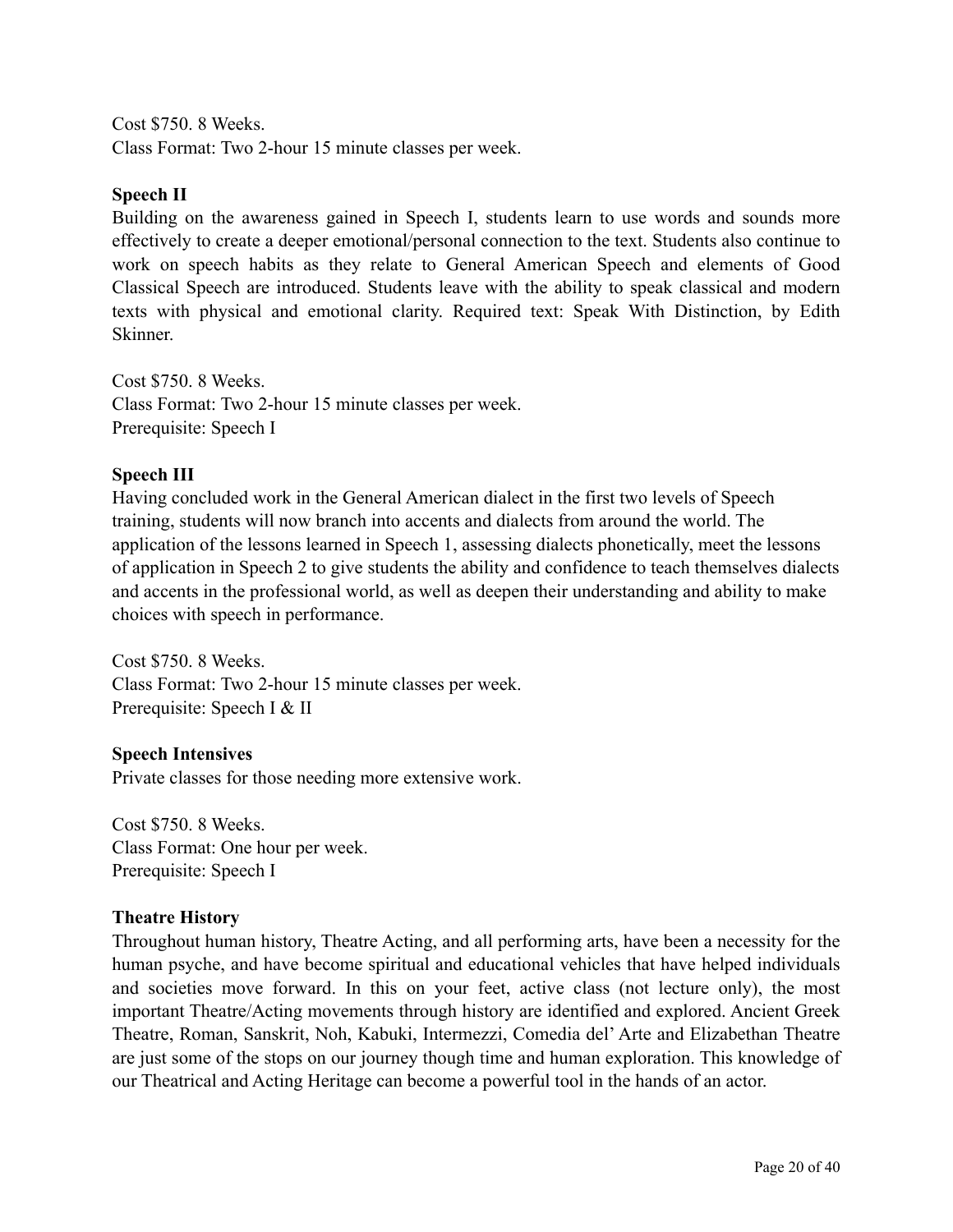Cost \$750. 8 Weeks. Class Format: Two 2-hour classes per week.

#### **Voice I**

This class trains the actor to free the natural speaking voice by learning and exploring the classic progression of the Linklater voice work. The actor will learn a series of physical and vocal exercises that will free the voice from tensions and negative habits while developing, strengthening and expanding vocal range, power, resonance and clarity. The actor will explore a piece of modern text in this class.

Cost \$750. 8 Weeks. Class Format: Two 2-hour 15 minute classes per week.

#### **Voice II**

This class continues the Linklater voice progression with a strong focus on development of the speaking range, articulation, and emotional-vocal connections for the actor. They develop the tools of pitch, rate and volume to structure the work, and learn to allow their voice to respond to their imagination and interpretation of the material. The actor will explore a piece of classical text in this class.

Cost \$750. 8 Weeks. Class Format: Two 2-hour 15 minute classes per week.

#### **Voice III**

This is an advanced voice class for actors who have finished Voice I and II. The actor will continue to reinforce the voice progression they have learned, and will have more opportunity to practically apply their voice technique in monologue and scene work every week. The actor will explore both modern and classical texts in this class.

Cost \$850. 8 Weeks. Class Format: Two 3-hour classes per week.

#### **PROGRAM SCHEDULE**

Students may begin their studies at the beginning of any term. We have 6 terms per year in which to choose from (Winter, Spring, Late Spring, Summer, Late Summer, Fall).

| Winter      | January 5– February 25, 2022 |
|-------------|------------------------------|
| Spring      | February 28– April 22, 2022  |
| Late Spring | May 2– June 24, 2022         |
| Summer      | June 27– August 19, 2022     |

*Term Dates For 2022*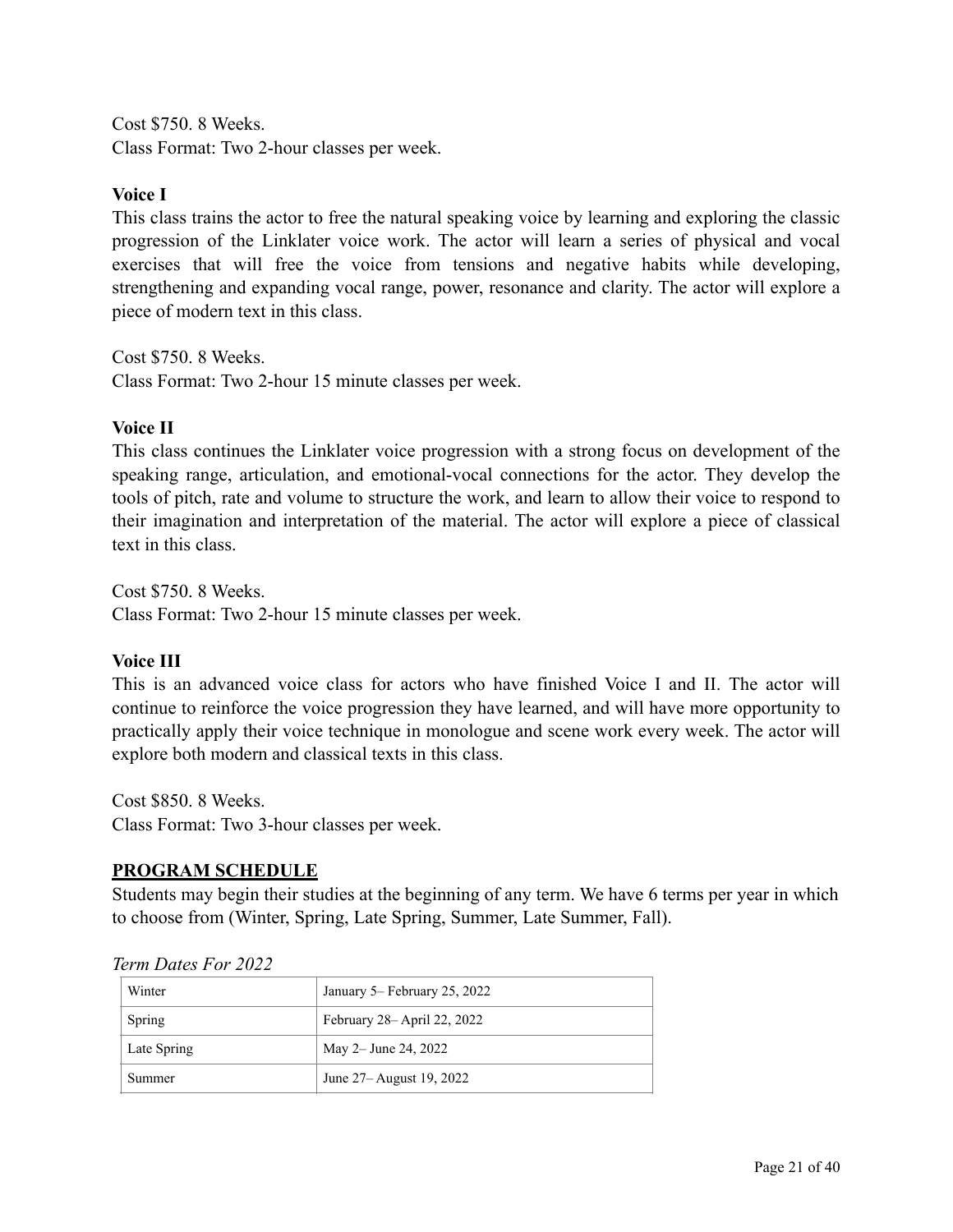| <sup>1</sup> Late Summer | August $29 -$ October 21 2022 |
|--------------------------|-------------------------------|
| Fall                     | October 24– December 16, 2022 |

## **PROGRAM TUITION AND FEES**

#### *United States Students*

| Program                             | <b>Application</b><br><b>Fee</b><br>Non-<br><b>Refundable</b> | <b>Registration</b><br>Fee<br>Non-<br><b>Refundable</b> | <b>Tuition</b><br>Fee | <b>Student</b><br><b>Tuition</b><br><b>Recovery</b><br>Fund (STRF) <sup>1</sup><br>Non-<br><b>Refundable</b> | <b>TOTAL2</b> |
|-------------------------------------|---------------------------------------------------------------|---------------------------------------------------------|-----------------------|--------------------------------------------------------------------------------------------------------------|---------------|
| <b>Dramatic</b><br>Arts<br>(Term 1) | \$45.00                                                       | \$100.00                                                | \$18,800.00           | \$90.00                                                                                                      | \$18,945.00   |
| <b>Dramatic</b><br>Arts<br>(Term 2) | \$0.00                                                        | \$0.00                                                  | \$17,400.00           |                                                                                                              | \$17,400.00   |
| <b>TOTAL:</b>                       | \$45.00                                                       | \$100.00                                                | \$36,200.00           | \$90.00                                                                                                      | \$36,363.00   |

<sup>1</sup> STRF = \$2.50 for every \$1,000 rounded to the nearest \$1,000 for institutional charges.

2 Estimated charges for the period of attendance and the entire program.

#### *International Students*

| Program                             | <b>Application</b><br>Fee<br>Non-<br><b>Refundable</b> | Registration<br>Fee<br>Non-<br><b>Refundable</b> | <b>Tuition</b><br>Fee | <b>Student</b><br><b>Tuition</b><br><b>Recovery</b><br>Fund (STRF) <sup>1</sup><br>Non-<br><b>Refundable</b> | <b>TOTAL2</b> |
|-------------------------------------|--------------------------------------------------------|--------------------------------------------------|-----------------------|--------------------------------------------------------------------------------------------------------------|---------------|
| <b>Dramatic</b><br>Arts<br>(Term 1) | \$45.00                                                | \$100.00                                         | \$18,800.00           | \$90.00                                                                                                      | \$18,945.00   |
| <b>Dramatic</b><br>Arts<br>(Term 2) | \$0.00                                                 | \$0.00                                           | \$17,400.00           |                                                                                                              | \$17,400.00   |
| <b>TOTAL:</b>                       | \$45.00                                                | \$160.00                                         | \$36,200.00           | \$90.00                                                                                                      | \$36,423.00   |

<sup>1</sup> STRF = \$2.50 for every \$1,000 rounded to the nearest \$1,000 for institutional charges. 2 Estimated charges for the period of attendance and the entire program.

#### **ADDITIONAL CHARGES**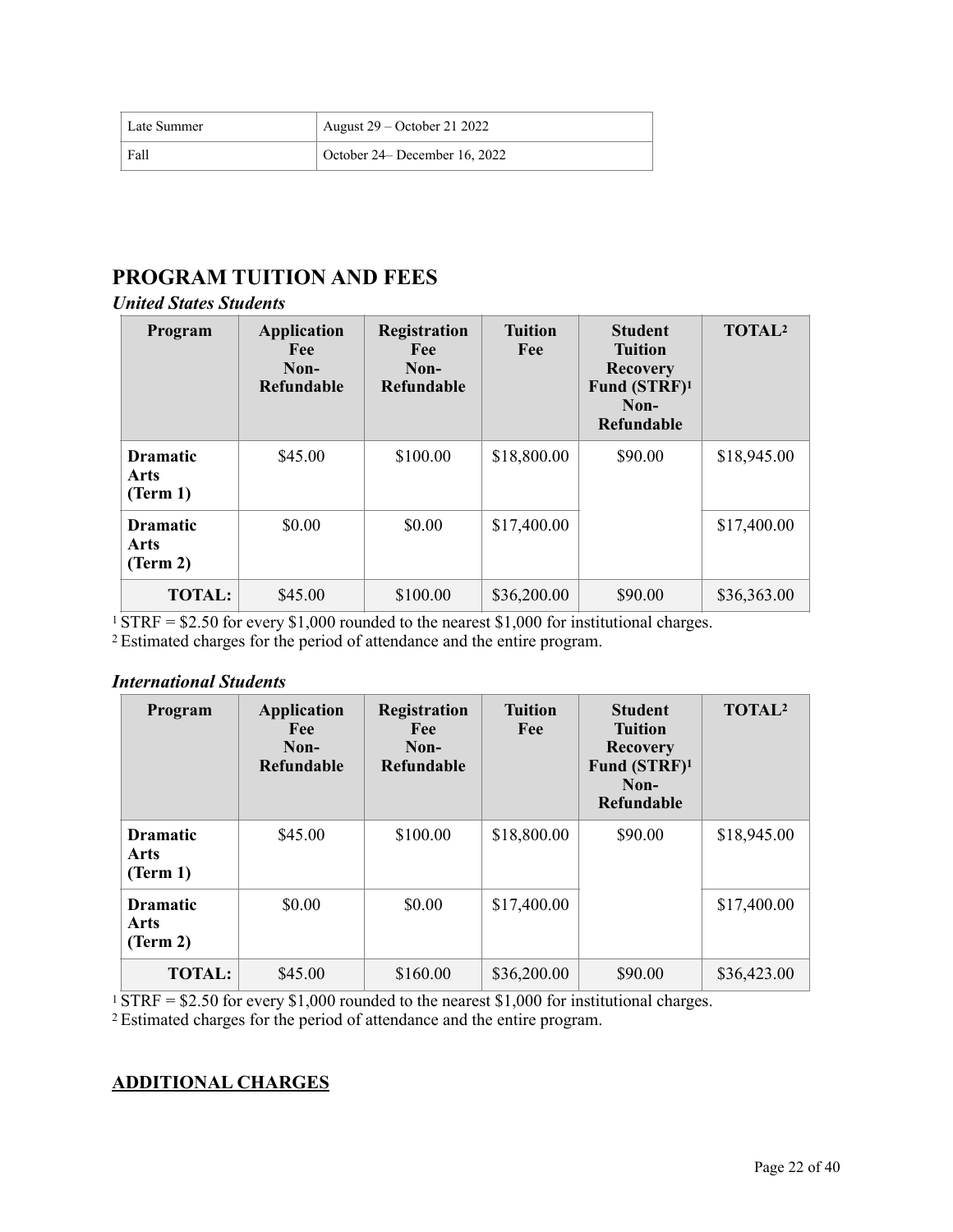Students will be required to pay for books and a yoga mat/clothes depending on the courses enrolled. Costs are determined by the third-party vendor of choice.

**Additional Fees, as applicable***:* Drop Course Fee \$25.00, Split Payment Fee \$45.00 per term, Private Speech Intensive course if required as determined by the faculty \$750.00.

#### **PAYMENT**

*Tuition:* U.S. students may enroll in the two-year program or take individual classes. There are six terms per year for a total of twelve terms. Each term's tuition is due no later than Friday of the first week of a term. If you are interested in taking individual classes, please see our website for individual class costs.

There is a \$45.00 dollar fee added to the term's total to add a split payment plan. The application fee and registration fee are the down payment. The split-payment fee is added to the first payment. The second payment is due three weeks after the first day of class. The final payment is due three weeks after the date of the second payment. **If a student is not paid in full by the end of each term he/she may not enroll in future classes until the balance is paid.**

Tuition must be paid either by bank wire, cash, personal check, credit card, cashier's check, or money order made payable to Stella Adler. *These are the only acceptable forms of payment.*

Stella Adler Academy of Acting is not accredited by the Federal Government. A student enrolled in an unaccredited institution is not eligible for federal financial aid programs.

#### **ACADEMIC POLICIES**

#### **GRADING SYSTEM**

| <b>Grade</b>     | <b>Definition</b>                                                                                                                                                                         |
|------------------|-------------------------------------------------------------------------------------------------------------------------------------------------------------------------------------------|
| P: Pass          | Has satisfactorily met all minimum program requirements                                                                                                                                   |
| $F: \text{fail}$ | Has not satisfactorily met all minimum program requirements                                                                                                                               |
| I: Incomplete    | A student has failed to complete assignments or performances and needs to repeat<br>the course in full or has make arrangements with the instructor to make-up work by<br>a specific date |

#### **SATISFACTORY PROGRESS**

Stella Adler Academy of Acting & Theatre – Los Angeles' standards of satisfactory progress applies to all students. Students must continually maintain satisfactory progress in order to continue their education at Stella Adler Academy of Acting & Theatre – Los Angeles. Students are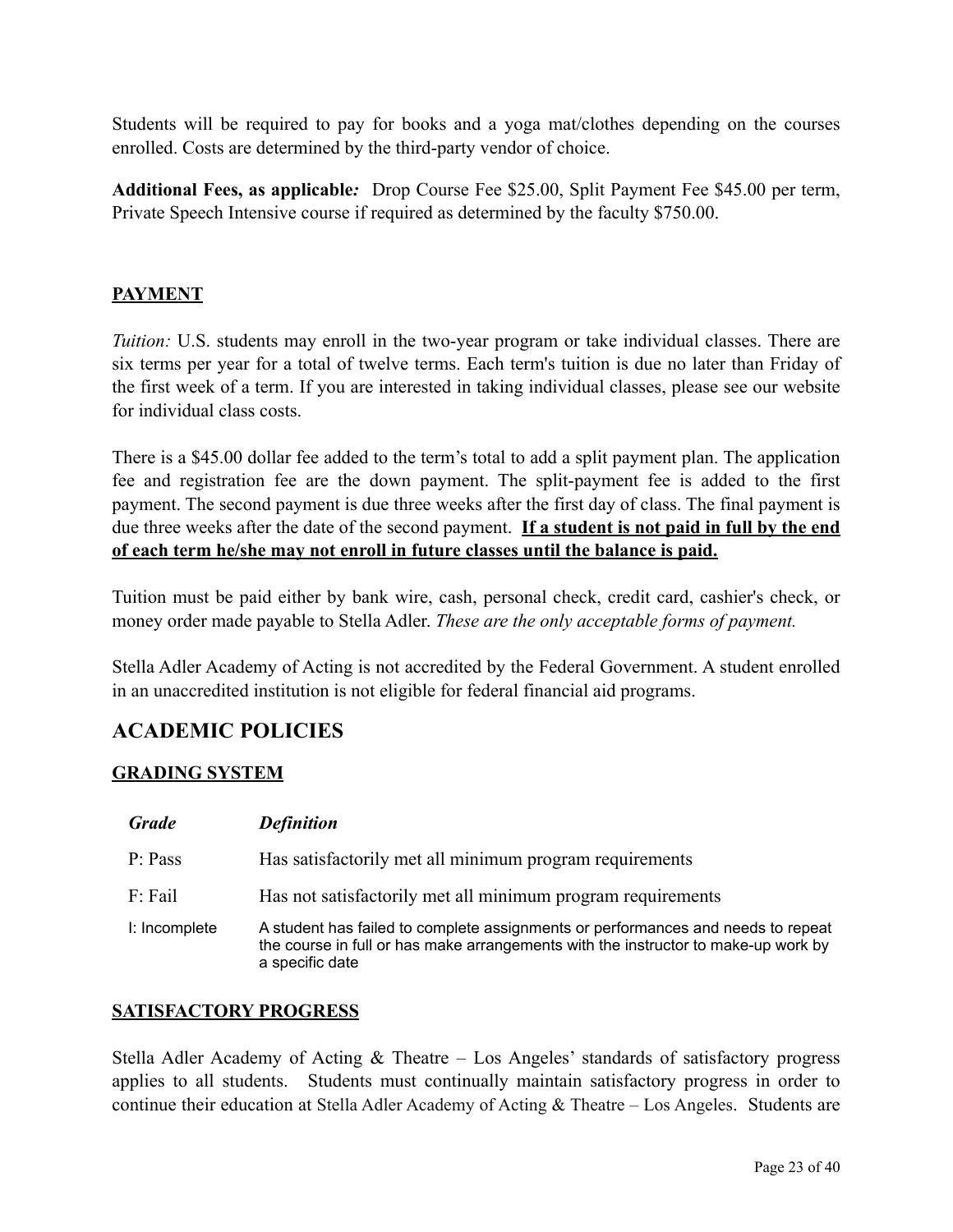evaluated at the end of every term. To maintain satisfactory progress students must achieve a pass in each course, if a course is failed the student must repeat that course. Upon a second fail in the same course the student will be withdrawn from the program. A maximum of 50% of courses can be repeated.

A student who withdrawals or is withdrawn from a course after 60% of the term has elapsed the student will receive a "Fail" in the class.

#### **WITHDRAWAL**

A student may be deemed to have withdrawn from a program of instruction when any of the following occurs:

- The student notifies the institution of the student's withdrawal or as of the date of the student's withdrawal, whichever is later.
- The institution terminates the student's enrollment for failure to maintain satisfactory progress; failure to abide by the rules and regulations of the institution; absences in excess of maximum set forth by the institution; and/or failure to meet financial obligations to the school.

#### **ATTENDANCE**

Stella Adler Academy of Acting & Theatre – Los Angeles considers attendance an essential component of a student's ability to achieve the program objectives. Students are allowed two absences per term and only one class session per term for courses that meet once a week. Three (3) tardies equal one absence. A tardy is defined as not being in class at the exact start time. A student is provided a tardy within five minutes of the class start time, if arriving over five minutes late the student will be marked absent. If excessive absences (more than two per term) occur in a term, students may be asked to retake the class in the next available term or be placed on attendance probation.

#### **LEAVE OF ABSENCE POLICY**

The purpose of a leave of absence (LOA) is to provide students with the opportunity to leave school for an extended period of time without withdrawing or affecting his/her Satisfactory Academic Progress calculations.

The student must submit a written request for a Leave of Absence in advance unless unforeseen circumstances prevent the student from doing so. The LOA must include the reason for the student's request and include the student's signature. The leave of absence must be approved by the school in writing. There must be reasonable expectation that the student will return from the LOA.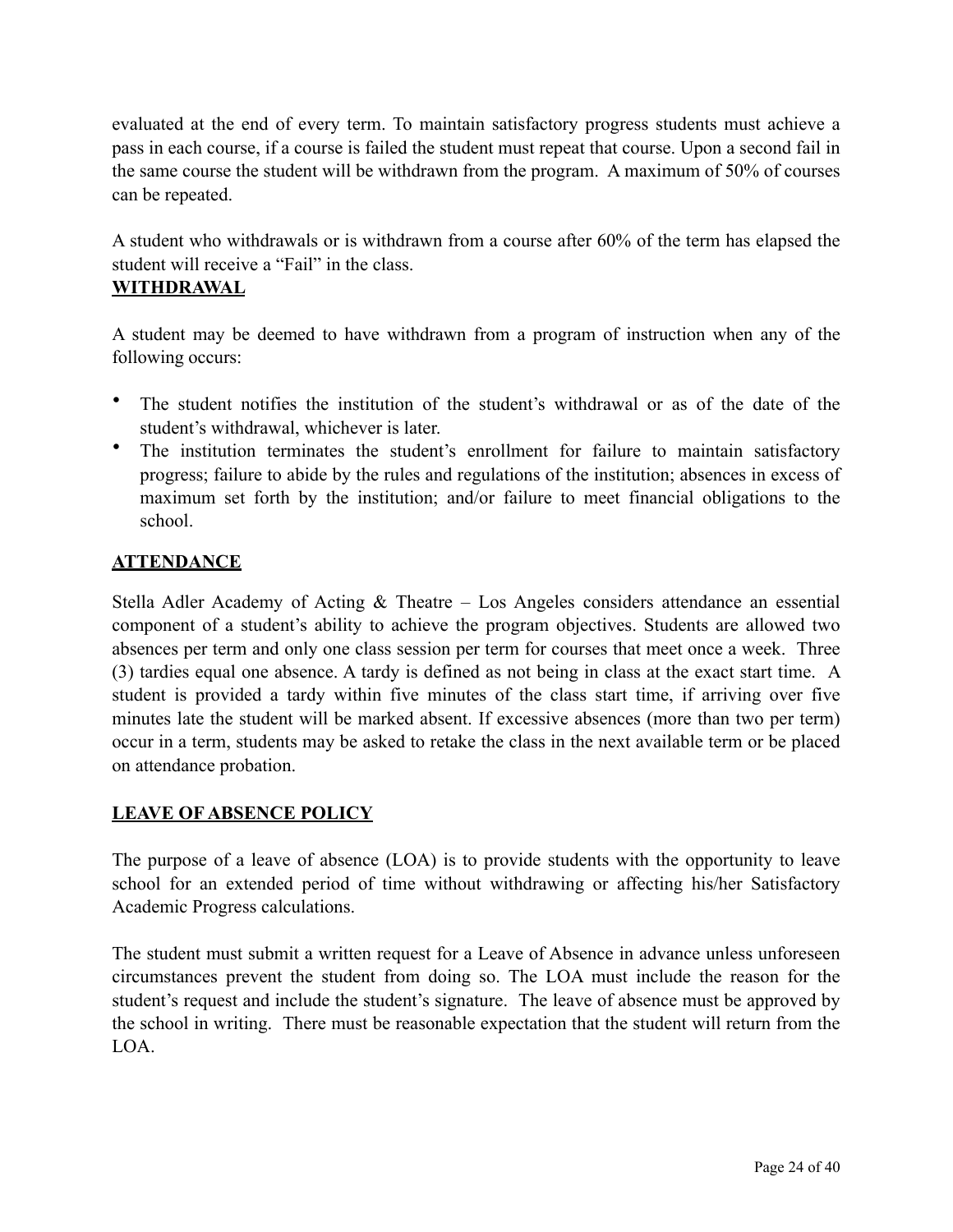There will not be any additional institutional charges assessed as a result of the LOA. A student granted a LOA that meets these requirements is not considered to have withdrawn, and no refund calculation is required at that time.

A leave of absence may be granted for any reason for up to one calendar year.

If a student does not resume classes on or before the approved return date, the student will be withdrawn from the program.

#### **STUDENT CONDUCT**

At the discretion of the Stella Adler Academy of Acting & Theatre – Los Angeles Administrative Affairs, students may be dismissed from the Academy for behavior disruptive to the mission of the school. The following is a listing of such, but not limited to those stated below:

- Excessive unexcused absences or tardiness
- Unauthorized possession, use or consumption of alcoholic beverages or illegal drugs while on the premises
- Intoxication, dishonesty, altercation, stealing
- Possession, use or abuse of a weapon, dangerous material, or unlawful substance
- Disruptive behavior in class
- Intent to undermine the goals of the institution
- Grave personal misconduct
- Misuse, unauthorized use of, or damage to Stella Adler Academy property
- Sexual or physical assault on-campus
- Unlawful harassment of an employee, student or other person
- Failure to meet financial obligations or commitments
- Unauthorized release of confidential information about Stella Adler Academy employees, faculty, alumni and students
- Violation of general rules and regulations

The administration may place on conduct probation, suspend or expel students for one or more of the causes enumerated above. No fees or tuition paid by or for such students for the term in which they are suspended or expelled shall be refunded.

#### **RE-ENTRY**

Students who have been withdrawn from a program may request re-entry into the program and are required to meet with the Director of Student Affairs. A re-entry request will be considered when the reasons which caused the withdrawal have been rectified. Reentering students will be charged at the current published tuition rates for the portion of the program to be completed as stated on the Enrollment Agreement.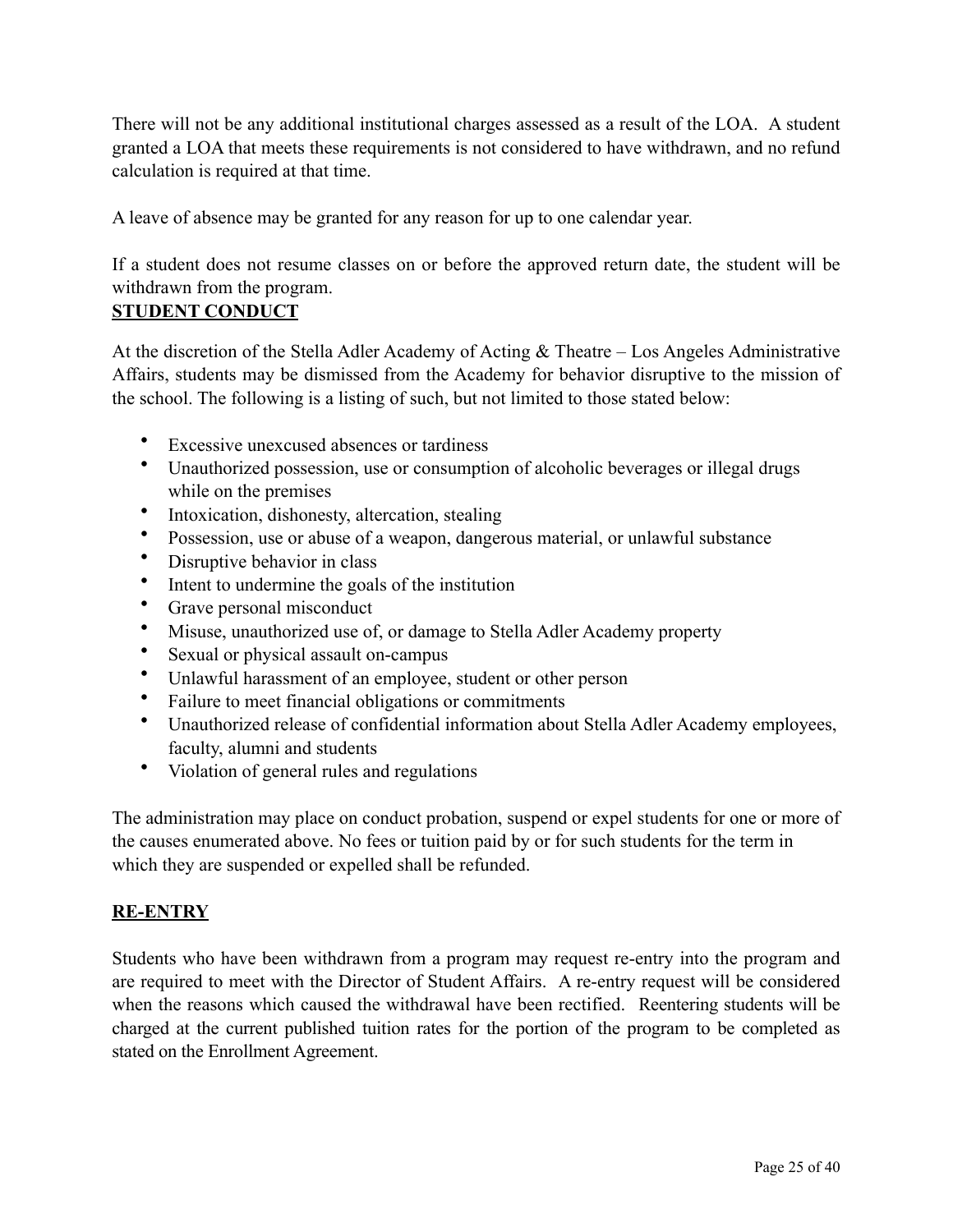#### **GRADUATION REQUIREMENTS**

A student will be eligible for graduation when:

- 1. Complete a tech requirement for Play Production 3 or equivalent to be eligible for graduation;
- 2. All required hours are earned;
- 3. Has passed each course; and
- 4. Has cleared all financial obligations.

#### **RIGHTS**

Every student, regardless of background, ethnicity or identity categories, is a valued member of this Academy. We all come from different experiences and perspectives, but no one perspective or experience has more value or import than another.

In the classroom, you have the right to determine your own identity. You have the right to be called by whatever name you wish, and for that name to be pronounced correctly. You have the right to be referred to by whatever pronoun you wish. You have the right to adjust those things at any point in your education.

If there is an aspect of the instruction of courses that result in barriers to your inclusion, or creates a sense of alienation from course content, please contact the office **without fear of reprisal.**

The use of Touch in Teaching- The use touch is an integral part of the teaching methodology in certain classes and it is often used by instructors. If a student knows they have issues with touch or fears they may have issues with touch they must make an appointment with the instructor to discuss the matter.

#### **STUDENT SERVICES**

#### **HOUSING**

Stella Adler Academy of Acting does not provide dormitory facilities or housing services but is happy to help incoming students meet each other (and point you in the right direction), as moving to a new city or country can be daunting.

Depending on your lifestyle there are many places to live in walking distance from the Academy.

- Studio Apartments: \$850-\$1000 per month
- One Bedroom: \$1100-\$1400
- Two Bedroom: \$1400+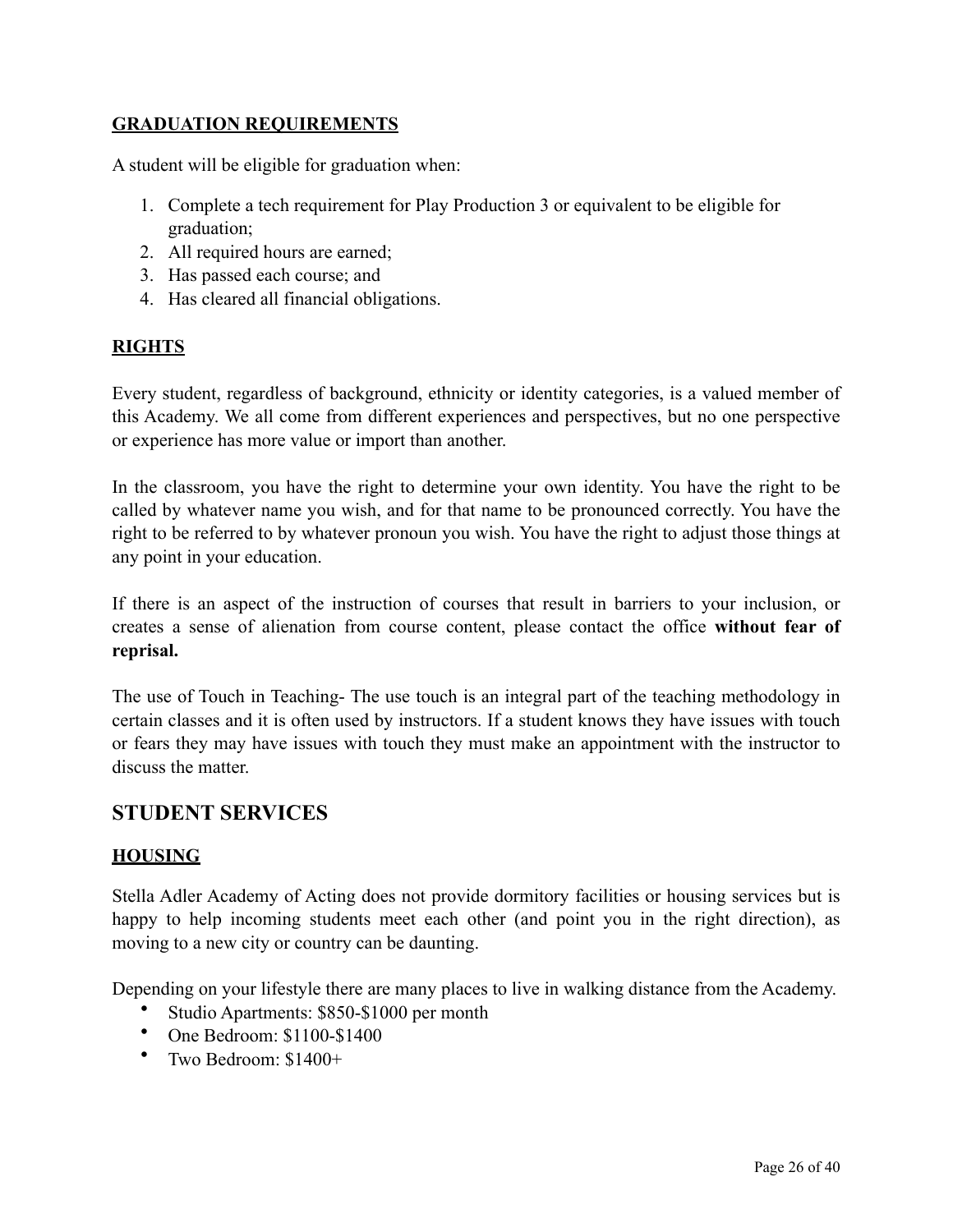Keep in mind, there may be additional expenses for utilities (gas, electric, water) and WIFI. This can add an additional \$50-\$100 to your monthly total.

Additional details for housing options are available by contacting the Admissions Office.

#### **LEARNING RESOURCES**

Library resources are available for use that includes scripts, books and plays. Resources are accessible on campus in the library and online via the internet. Students may access the on-campus library during school hours. There is a check-in check-out system for removing resources from the library.

#### **CAREER SERVICES**

Career Services assistance is provided. However, it is understood that neither Stella Adler Academy of Acting and Theatre - Los Angeles nor any of its agents, employees, or representatives can nor do promise or guarantee employment or a given level of income or wage rate to any student or graduate.

Assistance may take the form of audition notices and manager/agent workshops postings.

#### **STUDENT RECORDS**

Student records will be maintained on site at the administrative site for five years from the last date of attendance. Transcripts are maintained permanently.

#### **GRIEVANCE PROCEDURE**

When a concern occurs, the student is asked to discuss the concern directly with his/her instructor. If a resolution does not occur, the student is to document the concern in writing and make an appointment to speak with the Administrative Director and Director of Student Affairs. The formal written concern must state the issue and desired outcome and should include any documentation that supports the concern. The Administrative Director and Director of Student Affairs will review the written statement and any supporting documentation, gather facts, and provide a written response to the student within 10 business days. The decision is final.

A student or any member of the public may file a complaint about this institution with the Bureau for Private Postsecondary Education by calling 888.370.7589 toll-free or by completing a complaint form, which can be obtained on the bureau's Internet Web site, [www.bppe.ca.gov](http://www.bppe.ca.gov).

#### **REFUND POLICY**

#### *STUDENT'S RIGHT TO CANCEL*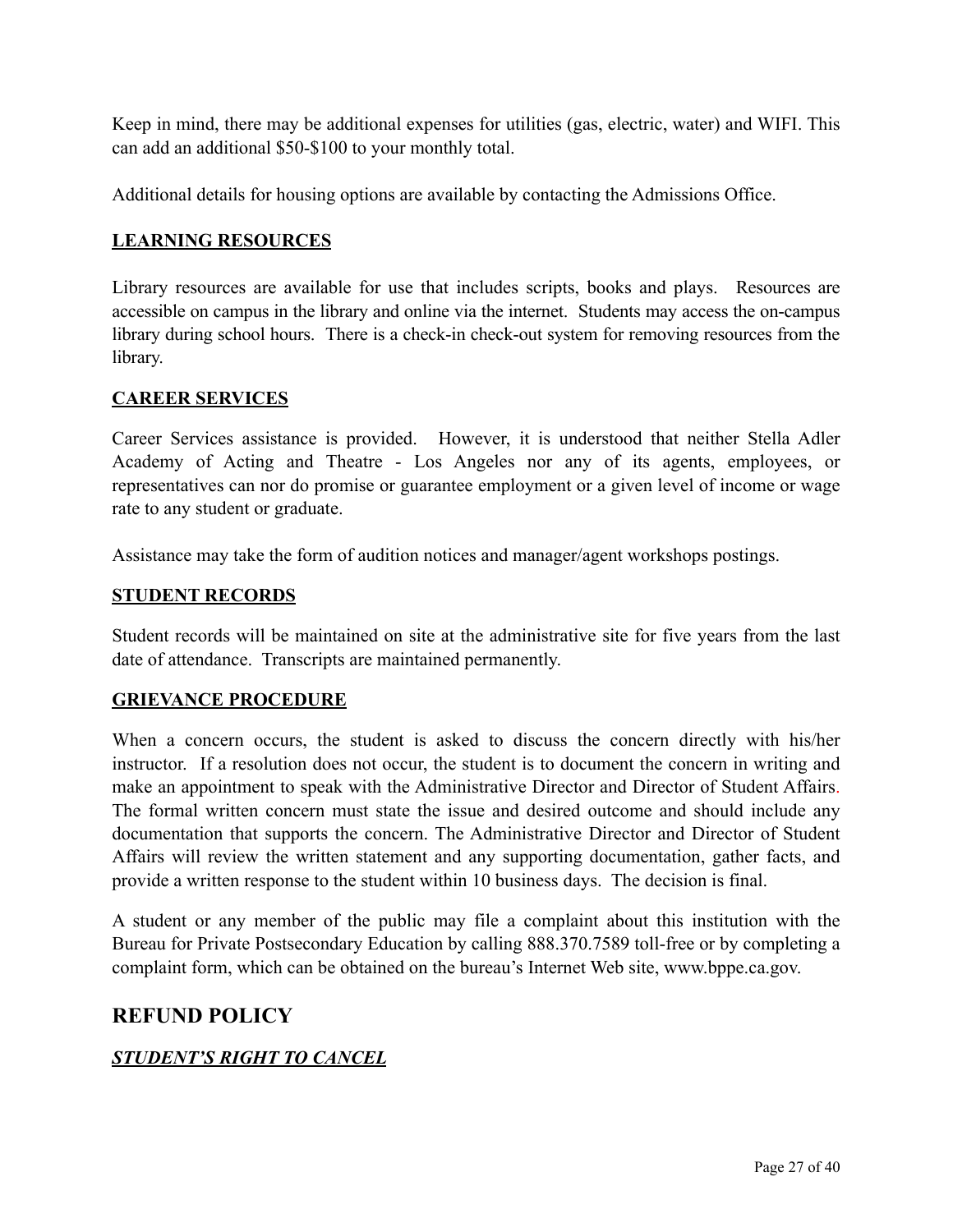- 1. Students have the right to cancel their agreement for a program of instruction, without any penalty or obligations, through attendance at the first-class session or the seventh calendar day after enrollment, whichever is later.
- 2. Cancellation may occur when the student provides a written notice of cancellation at the following address: 6773 Hollywood Blvd, 2nd Floor, Hollywood, CA 90028. This can be done by mail or by hand delivery.
- 3. The written notice of cancellation, if sent by mail, is effective when deposited in the mail properly addressed with proper postage.
- 4. The written notice of cancellation need not take any particular form and however expressed, it is effective if it shows that the student no longer wishes to be bound by the Enrollment Agreement.
- 5. If the Enrollment Agreement is cancelled, the school will refund the student any money he/ she paid, less the Application and Registration Fee not to exceed \$250.00.

#### *WITHDRAWAL FROM THE PROGRAM*

Students may withdraw from the school at any time after the cancellation period (described above) and receive a pro rata refund if they have completed 60 percent or less of the scheduled hours in the current payment period in their program through the last day of attendance. The refund will be less the Application and Registration Fee not to exceed \$250.00. If the student has completed more than 60% of the period of attendance for which the student was charged, the tuition is considered earned and the student will receive no refund.

For the purpose of determining a refund under this section, a student may be deemed to have withdrawn from a program of instruction when any of the following occurs:

- The student notifies the institution of the student's withdrawal or as of the date of the student's withdrawal, whichever is later.
- The institution terminates the student's enrollment for failure to maintain satisfactory progress; failure to abide by the rules and regulations of the institution; absences in excess of maximum set forth by the institution; and/or failure to meet financial obligations to the School.

For the purpose of determining the amount of the refund, the date of the student's withdrawal shall be deemed the last date of recorded attendance. The amount owed equals the hourly charge for the program (total institutional charge, minus non-refundable fees, divided by the number of hours in the program), multiplied by the number of hours scheduled to attend, prior to withdrawal. For programs beyond the current "payment period," if you withdraw prior to the next payment period, all charges collected for the next period will be refunded.

If any portion of the tuition was paid from the proceeds of a loan or third party, the refund shall be sent to the lender, third party or, if appropriate, to the state or federal agency that guaranteed or reinsured the loan. Any amount of the refund in excess of the unpaid balance of the loan shall be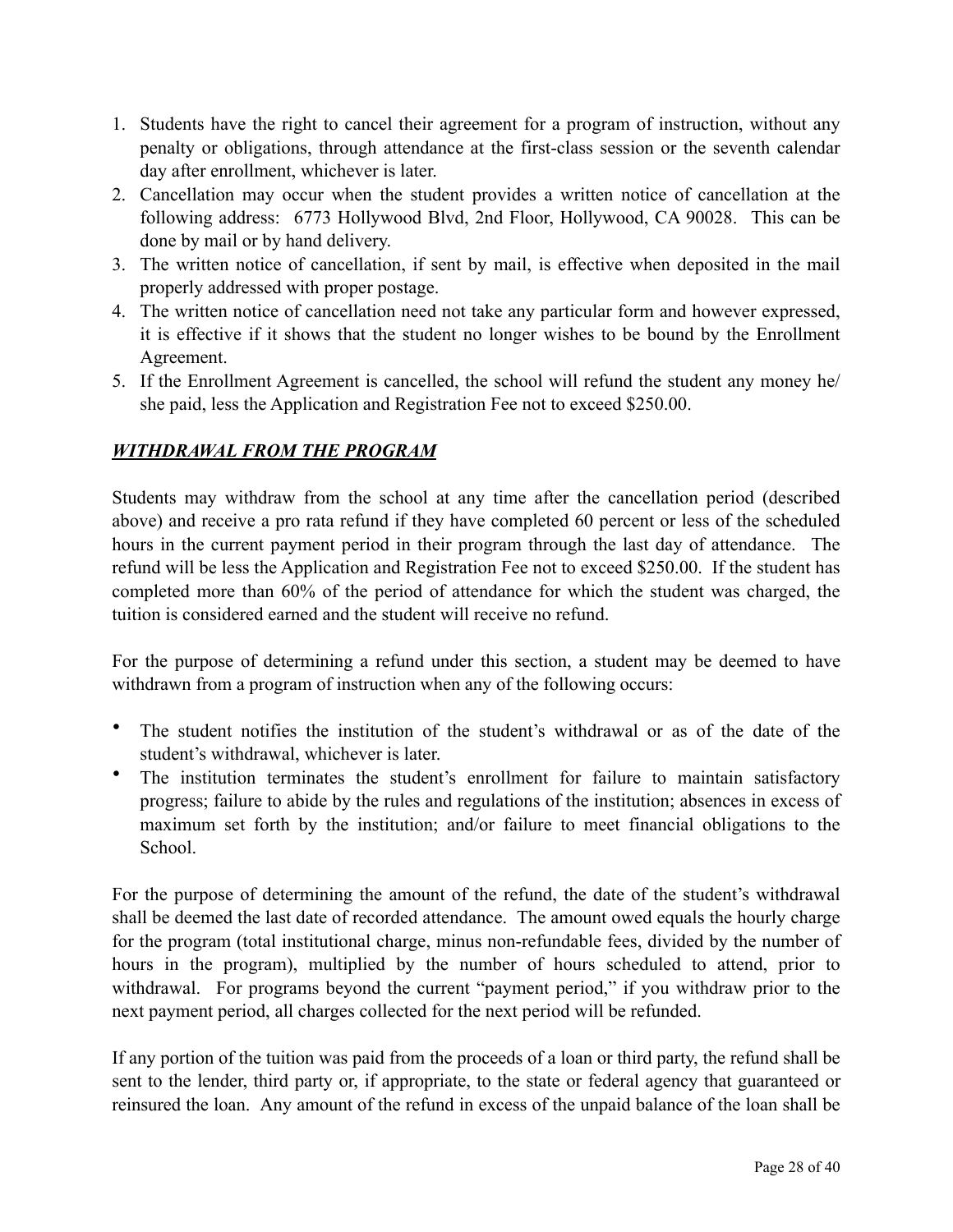first used to repay any student financial aid programs from which the student received benefits, in proportion to the amount of the benefits received, and any remaining amount shall be paid to the student. If the student has received federal student financial aid funds, the student is entitled to a refund of moneys not paid from federal student financial aid program funds.

#### **LOAN**

If a student receives a loan to pay for the educational program, the student will have the responsibility to repay the full amount of the loan plus interest, less the amount of any refund.

#### **STUDENT TUITION RECOVERY FUND**

The State of California established the Student Tuition Recovery Fund (STRF) to relieve or mitigate economic loss suffered by a student in an educational program at a qualifying institution, who is or was a California resident while enrolled, or was enrolled in a residency program, if the student enrolled in the institution, prepaid tuition, and suffered an economic loss. Unless relieved of the obligation to do so, you must you must pay the state-imposed assessment for the STRF, or it must be paid on your behalf, if you are a student in an educational program, who is a California resident, or are enrolled in a residency program, and prepay all or part of your tuition. You are not eligible for protection from the STRF and you are not required to pay the STRF assessment, if you are not a California resident, or are not enrolled in a residency program.

It is important that you keep copies of your enrollment agreement, financial aid documents, receipts, or any other information that documents the amount paid to the school. Questions regarding the STRF may be directed to the Bureau for Private Postsecondary Education, 1747 North Market Blvd., Suite 225, Sacramento, CA 95834, (916) 431-6959 or (888) 370-7589.

To be eligible for STRF, you must be a California resident or enrolled in a residency program, prepaid tuition, paid or deemed to have paid the STRF assessment, and suffered an economic loss as a result of any of the following:

- 1. The institution, a location of the institution, or an educational program offered by the institution was closed or discontinued, and you did not choose to participate in a teach-out plan approved by the Bureau or did not complete a chosen teach-out plan approved by the Bureau.
- 2. You were enrolled at an institution or a location of the institution within the 120 day period before the closure of the institution or location of the institution, or were enrolled in an educational program within the 120 day period before the program was discontinued.
- 3. You were enrolled at an institution or a location of the institution more than 120 days before the closure of the institution or location of the institution, in an educational program offered by the institution as to which the Bureau determined there was a significant decline in the quality or value of the program more than 120 days before closure.
- 4. The institution has been ordered to pay a refund by the Bureau but has failed to do so.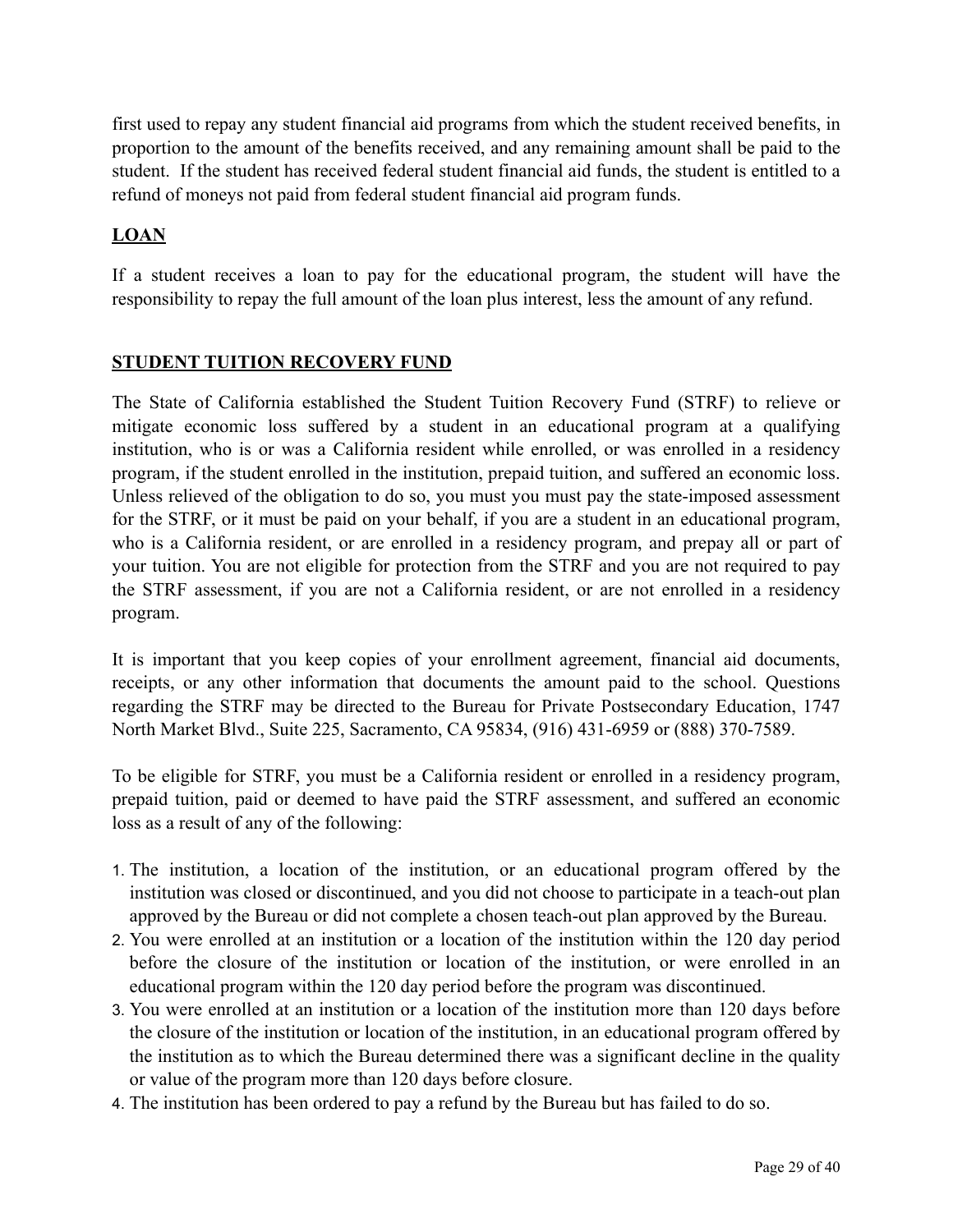- 5. The institution has failed to pay or reimburse loan proceeds under a federal student loan program as required by law, or has failed to pay or reimburse proceeds received by the institution in excess of tuition and other costs.
- 6. You have been awarded restitution, a refund, or other monetary award by an arbitrator or court, based on a violation of this chapter by an institution or representative of an institution, but have been unable to collect the award from the institution.
- 7. You sought legal counsel that resulted in the cancellation of one or more of your student loans and have an invoice for services rendered and evidence of the cancellation of the student loan or loans.

To qualify for STRF reimbursement, the application must be received within four (4) years from the date of the action or event that made the student eligible for recovery from STRF.

A student whose loan is revived by a loan holder or debt collector after a period of noncollection may, at any time, file a written application for recovery from STRF for the debt that would have otherwise been eligible for recovery. If it has been more than four (4) years since the action or event that made the student eligible, the student must have filed a written application for recovery within the original four (4) year period, unless the period has been extended by another act of law.

However, no claim can be paid to any student without a social security number or a taxpayer identification number.

## **BOARD OF DIRECTORS, MANAGEMENT, STAFF AND FACULTY**

#### **BOARD OF DIRECTORS**

Brad Fischer Ken Martin Wendy Taylor-Smith John Jack Rodgers Mark Ruffalo

#### **MANAGEMENT & STAFF**

John Jack Rodgers, Chief Executive Officer / Chief Executive Director Wendy Taylor-Smith, Chief Operating Officer / Administrative Director Alex Aves, Chief Academic Officer / Director of Student Affairs December Ensminger, International Student Advisor

#### **FACULTY**

#### *ADLER TECHNIQUE*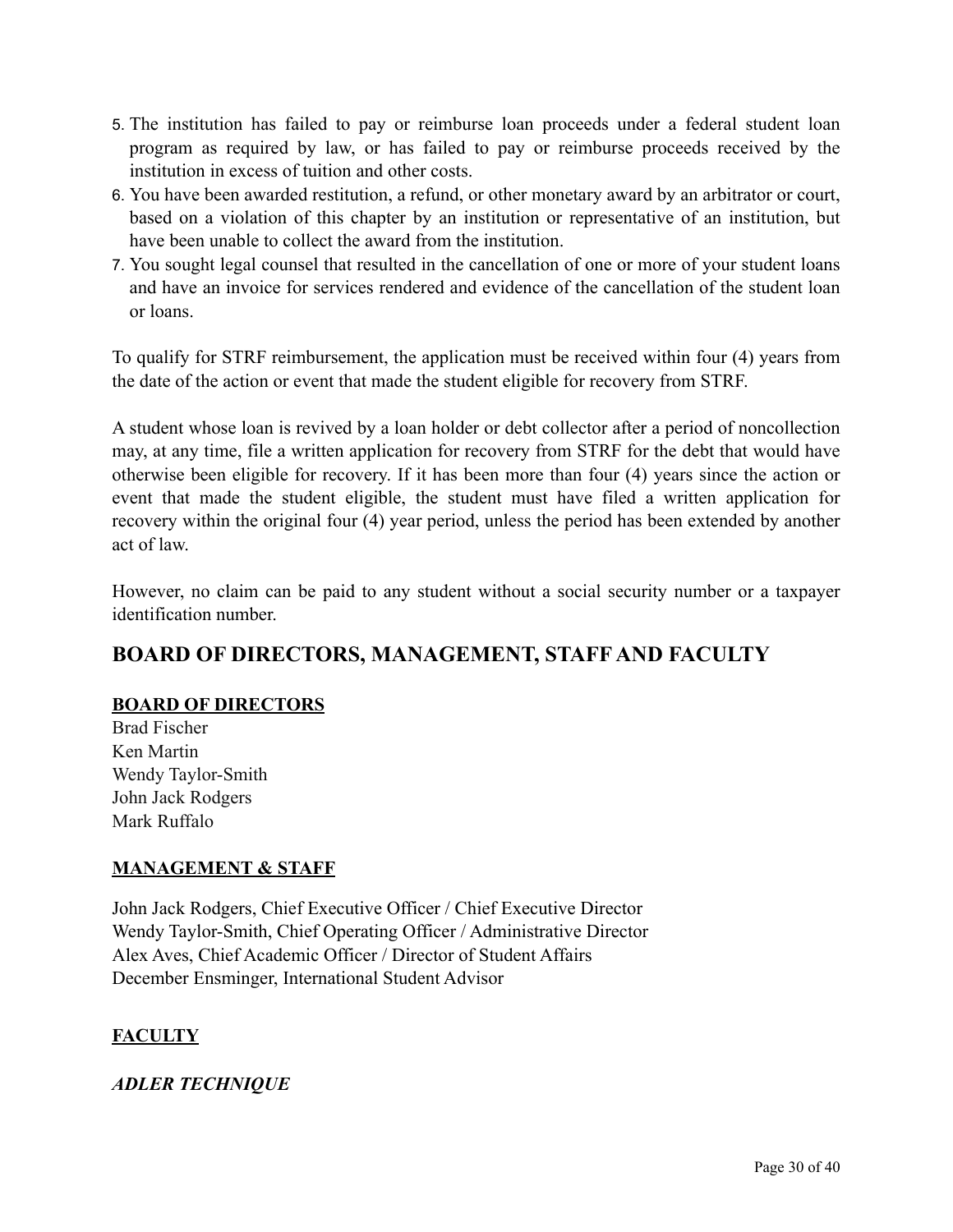Laura Leyva Technique I, Script Breakdown

A proud member of AEA, SAG, AFTRA and of the theatrical community, with a performing career that spans over fifty years, Laura's credits include work on Broadway, Off-Broadway, in regional theatre, on film, television, radio, voice-over work, print work and in commercials; serving as head juror for the UMKC Film Festival in Kansas City, MO, 1990-1995, as managing producer for the Actors Platform at the Los Feliz Playhouse, 1992-1997, and as producer for the NYU Tisch / Adler Summer Session, 2007-2008.

Laura studied with Stella Adler and Ron Burrus at the Stella Adler Conservatory in NYC, 1977-1979. In 1979 she became the private student and protégé of Mr. Burrus and we began the work of deepening the training of the Actor for the 21st century, which continues to the present.

Her teaching career began in 1981 at Michael Moriarty's Potters Field Shakespeare School in NYC and coaching privately. In Los Angeles, she taught for the Ron Burrus Studio at the Los Feliz Playhouse, 1990-2006. Currently at Stella Adler Los Angeles, she teaches INTENSIVE TECHNQUE, SCRIPT/CHARACTER BREAKDOWN and ADLER ON-CAMERA, and is available for private coaching.

Tim McNeil Technique II, Advanced Scene Study, Character

Timothy McNeil has had a wide and varied career since arriving in Los Angeles. He began as a young actor having the great privilege of studying with Stella Adler herself and Joanne Linville at the Stella Adler Academy of Acting Los Angeles. Tim has written and had produced over 28 plays in Los Angeles including The Twilight of Schlomo (Elephant Theater, Directed by David Fofi), Supernova (Elephant Theater, directed by Lindsay Allbaugh), The Charm of Making (The Theater Lab, directed by Milton Justice), Anything (LADCC Best Play of 2008) and Los Muertos, (both directed by David Fofi at The Elephant Theater), Crane Mississippi (directed by Kristin Hanggi), Margaret, and Small Days (both directed by Mark Ruffalo), The Straight Bozo, and Freddie's Dead, among others, all around town. He has worked on two play commissions, one for the Mark Taper Forum one for the Stella Adler Studio Collective. Tim was a member of the Center Theater Group Writing Program for 2013-14.

He has directed his first film feature of his play Anythingstarring Matt Bomer, John Carroll Lynch, and Maura Tierney, produced by Great Point Media, One Zero Films, and Chaotik Media. He also played Henry in the jim version of his play Small Days (directed by Stan Harrington). In addition, he has also directed quite a few plays including Blackbird, The Seagull, King Lear at Stella Adler Theater, Beach Play at the Hudson, The Crucible at Stella Adler, The Diary of Anne Frank also at Stella Adler, Homebody/Kabul, at Studio C, The Marriage of Bette and Boo at the Elephant Theater, 4:48 Psychosis, Hamlet, and The Year of Stolen Light by Alex Aves, all at Studio C. As an actor, he has done over 50 film and television roles.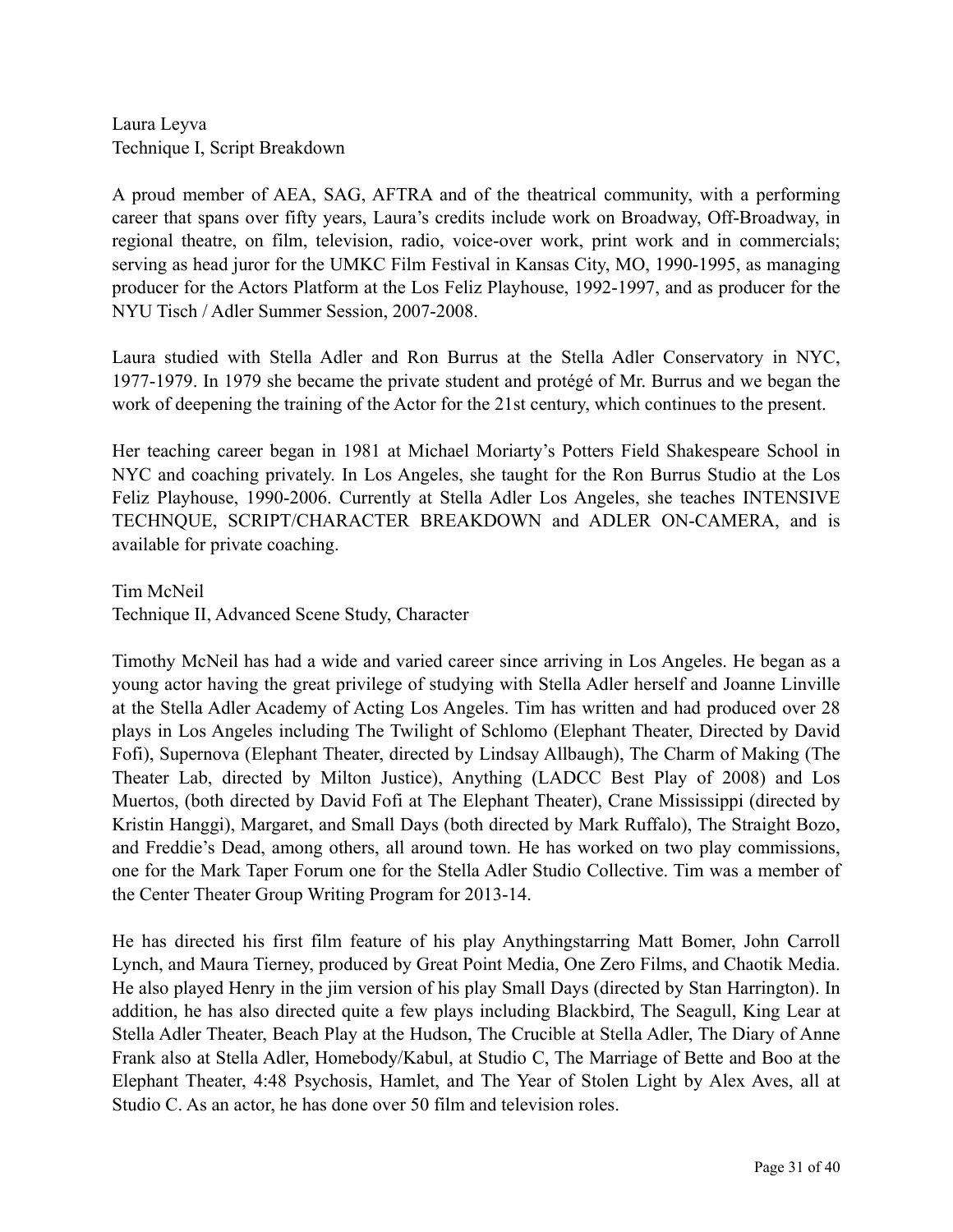Film credits include Sympathy For Delicious, Small Days, Forrest Gump, Speedway Junkies, Starship Troopers, Contact, Poodle Springs, Wicked, Spark, Ice, Ordinary Madness, Player 5150, and Sympathy for Delicious. Television credits include Joan of Arcadia, ER, The Night Stalker, House MD, My Wife and Kids, Stand Off, Seinfeld, Murphy Brown, Star Trek Voyager, Diagnosis Murder and many more. Theater highlights include Hector in the History Boys, and Flan in Six Degrees of Separation, George in Who's Afraid of Virginia Woolf at Stella Adler, Early in Anything at the Lillian Theater, Yevgeny in Los Muertos at the Elephant, Claudius in the Page 93 production of Hamlet at the Lillian, Pozzo in Waiting for Godot, also at the Lillian, Jerry in Margaret at the Hudson Backstage, Walter in Crane, Mississippi at the Elephant, Horace in the Day I Stood Still, also at the Elephant, Henry Smalls in Small Days at the Hudson Backstage, and many more. Tim is a proud member of The Theater Lab at Stella Adler and The Elephant Theater.

Tim has been on the faculty of the Stella Adler Academy Los Angeles since 1999, a tremendously rewarding experience.

#### *SCENE STUDY*

Christopher Thornton

Technique, Beginning and Intermediate Scene Study, Audition Skills

Christopher Thornton is an actor, writer, and Alumnus of Stella Adler – Los Angeles. Theatre performances include: Off-Broadway's Pyretown by John Belluso; The World Premiere of Pyretown at the Geva Theatre in Rochester, NY; The World Premiere of The Body of Bourne at the Mark Taper Forum in Los Angeles; Lion or This Corpse Will Not Stop Burning at the Lillian Theatre in LA; Up the Hill; Me and My Friend; I'm a Professional; The World Premiere of Small Days by Timothy McNeil; Vaclav Havel's Private View; London Calling; Misalliance; Waiting for Godot (Drama Logue Award); Three Sisters; C.P. Taylor's Good, A Midsummer Night's Dream; Romeo and Juliet; American Buffalo; Zastrozzi; Sheperd's Play; The Skin of Our Teeth; and The Poor Itch at The Public Theatre in New York. Television credits include NBC's My Name is Earl, Fox's Unhitched, Larry David's Curb Your Enthusiasm, Homefront, Players, and Just One of the Girls. He has had recurring roles on Family Law, Lifetime's Any Day Now, and ABC's Alias. He filmed pilots for ABC, FOX, and Comedy Central. Films include Universal Pictures' State of Play, Pretty Persuasion, Bug, and Welcome to California.

Christopher wrote the original screenplay Sympathy for Delicious, (directed by Mark Ruffalo, starring Orlando Bloom, Juliette Lewis, Laura Linney, and Mark Ruffalo), which was an official selection in the 2010 Sundance Film Festival.

#### *MOVEMENT*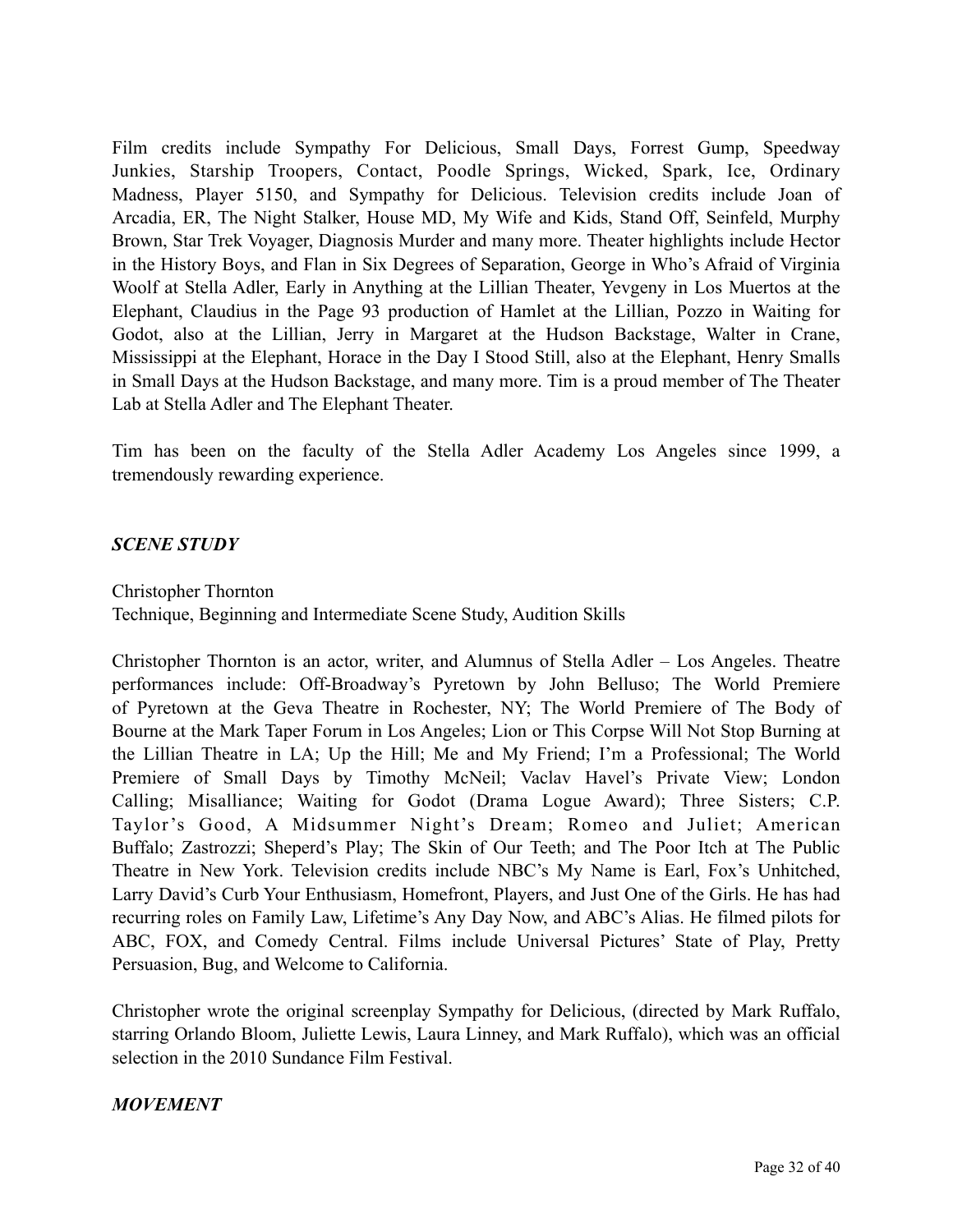Caitlin Apparcel Movement

Caitlin Apparcel is from Fresno, CA and received her Bachelor's Degree in Theater and Minor in American Studies from California State Fullerton before studying at Stella Adler Academy of Acting and Theatre-Los Angeles. At Stella Adler, Caitlin apprenticed under Kennedy Brown and began teaching Group Warm-up. After being introduced to the Lucid Body Movement work, in 2008, Caitlin met Lucid Body creator Fay Simpson, in 2009. Having discovered a passion for Lucid Body, Caitlin traveled to New York to work with Fay Simpson directly and received her Lucid Body Teacher Certification. Recently, Caitlin had the privilege of teaching at the first annual National Winter Actors Retreat in Colorado. Caitlin also works as an actor and director in LA theatre with works including, *Ten Times Two: The Eternal Courtship*, *Been So Long* and *Titus Andronicus*.

#### *ALEXANDER TECHNIQUE*

Celio Silveira Alexander Technique

Certified at The Alexander Training Institute of Los Angeles; Attended NunoLisboa University, Brazil; Angel Vianna University, Brazil. Celio da Silveira is an AmSAT-certified Alexander Technique Teacher with a private practice in West LA, teaching individuals, groups, and workshops. He teaches annual interim Workshops at Cal-Arts Department of Music, substitute teaches for Alexander Training Institute of Los Angeles, and has been an assistant instructor at USC. He has extensive training in judo and dance, plays guitar and is an accomplished singer.

#### *VOICE*

Peter Wittrock Voice, Shakespeare

Peter Wittrock was first introduced to the Linklater Voice work in 1979 when he attended the first January Acting Intensive hosted by Shakespeare & Company, the Shakespeare theater company co-founded by Kristin Linklater and Tina Packer. He became a member of the company in 1983 and immersed himself in the Company's ethos of actor training, performance, and service to the community (education program). He worked directly with Kristin Linklater for several years and trained under her to become a Designated Linklater Voice teacher in 1987. Peter taught voice and Shakespeare text for many years at Shakespeare & Company's January and July intensives as well as appearing as an actor in numerous roles including Romeo, Hamlet, Iago, Banquo, Bassanio, among others. Subsequently, he taught voice and speech at the University of Massachusetts, Bennington College in Vermont, Simon's Rock of Bard College in Great Barrington MA., DePaul University in Chicago (formerly Goodman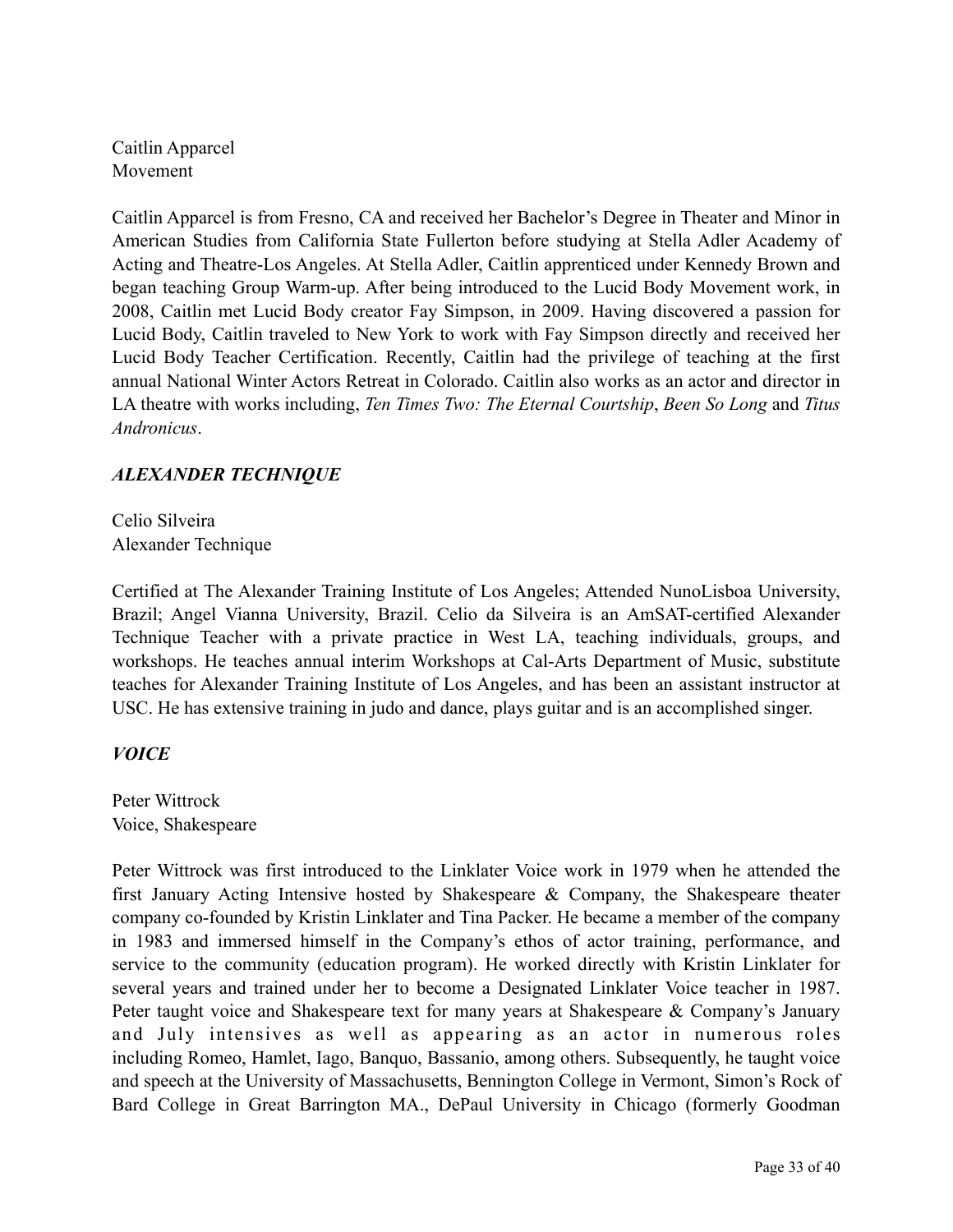School of Drama), and later at USC and UCLA in California. He continues to teach voice privately in the Los Angeles area for actors and non-actors alike. Active in the small theater scene in Los Angeles, Peter was theater director at The Celtic Arts Center in North Hollywood where he produced The Lepers of Baile Baste, The Beauty Queen of Leenane, The Lonesome West, Celtic Tiger Me Arse and directed The Secret Fall of Constance Wilde. Recent acting credits include Orsino in Twelfth Night, Juror 10 in Twelve Angry Men, at The Mechanicals Theater Company; Falstaff in Merry Wives of Windsor, Leontes in A Winter's Tale and Benedick in Much Ado About Nothing, which he also directed, at the Southern California Shakespeare Festival. Other directing credits include the Laramie Project with The Mechanicals, and Romeo and Juliet at the Downtown Repertory Theater. He directed Taming of the Shrew at the Tulane Shakespeare Festival at Tulane University in New Orleans (which received a Jay Stanley Marquee nomination for best director), and A Midsummer Night's Dream at the Sun Valley Repertory Theater in Ketchum, Idaho. Peter recently earned his 200 hour Yoga Alliance teaching certificate and has begun to teach a combination of yoga and voice, furthering his interest in the intersection between personal growth and participation in theater.

#### *SPEECH*

Tim Kopacz Speech I, Speech II, Speech III

Tim Kopacz has been a voice and speech teacher since 2014, when he first starting taking private clients in New England. He has served as a private teacher for actors and professionals alike who desire to take a conscious approach to their speech patterns, as well as the dialect consultant for full theatrical productions. He is a classically trained actor, having earned an MFA in Acting from Brown University, including three years of voice and speech under the tutelage of Thom Jones.

#### *PRODUCTION*

Bonnie McNeil Play Production II, Technique III

Bonnie McNeil is a longtime Stella Adler alumni. She's been a part of the Adler family for more than twenty years. As part of the original "Company," she performed in The Three Sisters and The Seagull, directed by Joanne Linville; and A Private View, Missalliance, Entertaining Mr. Sloane, and the world premier of Heartbreak, all directed by Milton Justice. She was a founding member of Page 93, a company of alumnus such as Tim McNeil, Mark Ruffalo, Christopher Thornton, Susan Vinciotti, May Quigley and Jack Rodgers who she had the pleasure of working with on Hamlet, The Marriage of Bette and Boo, Happy Birthday Wanda June, A Stye in the Eye, For Whom the Southern Belle Tolls, and Margaret, written be Tim McNeil and directed by Mark Ruffalo. She is now a member of the Elephant Theater Company and most recently was nominated for an LADCC award for her performance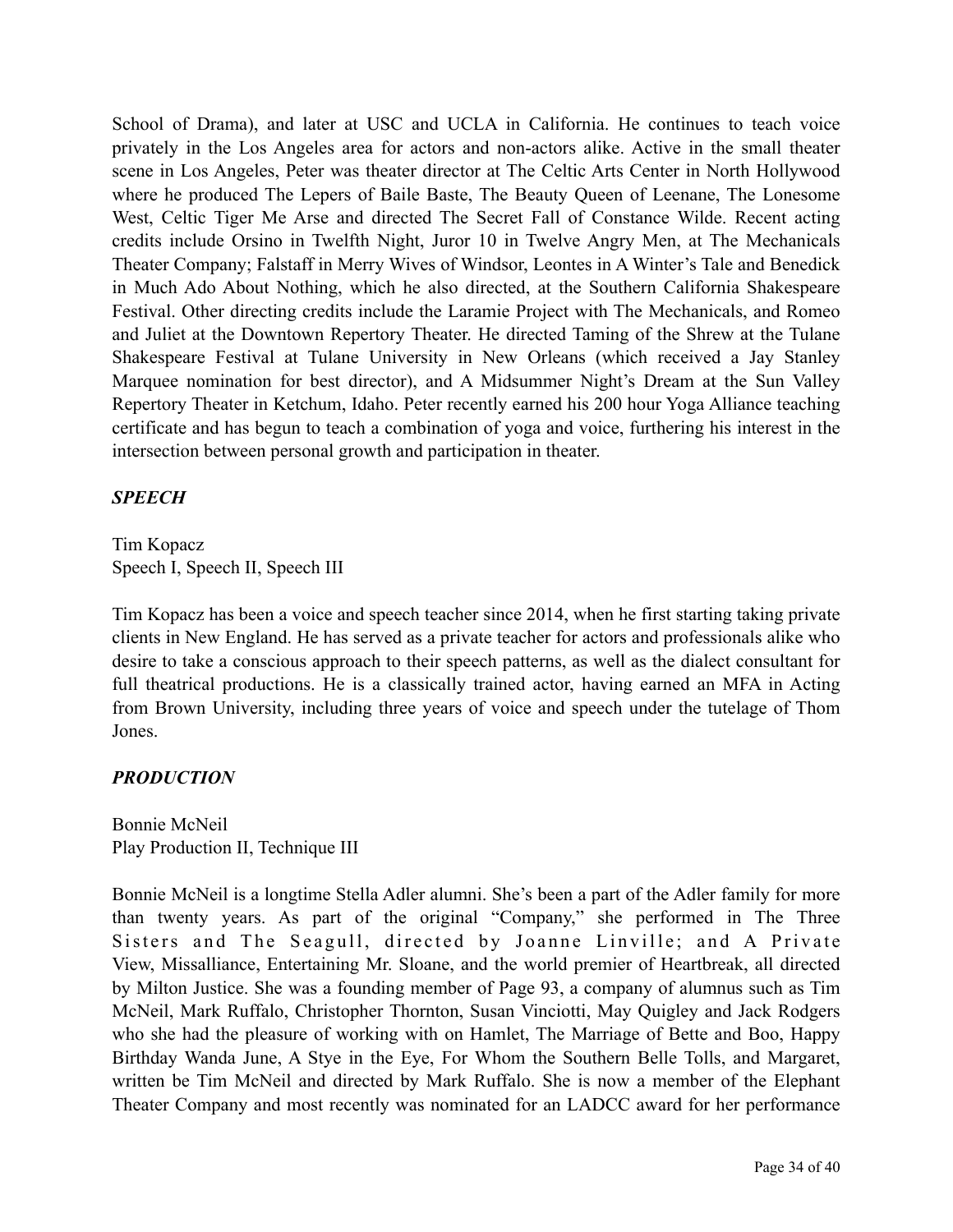as Mabel in her husband Tim's award winning play, Supernova, directed by Lindsay Allbaugh at the Elephant Theater. Her directing credits include, Side Man, The Marriage of Bette and Boo, Rosemary With Ginger, The Divorce Party, Laundry and Bourbon, and Unfinished. She recently finished filming As High As The Sky, written and directed by Nikki Braendlin.

Rick Peters Play Production I, On-Camera

Rick Peters is a working actor, writer, and teacher. His childhood and education include years in London, England and Melbourne, Australia. He began acting on stage at the age of 8, and has been a professional actor since 1991, and a teacher at the Stella Adler Academy and Theatre – Los Angeles for the past two years. Rick enjoyed the good fortune of working with Stella Adler in her master class, as well as years studying with Joanne Linville, Milton Justice, and Tim McNeil at the Stella Adler Academy of Acting and Theatre – Los Angeles, and Richard Greene at the Coronet Theater. Rick's television career includes work as a series regular on a number of television series, as well as recurring work on the shows Dexter, Masters of Sex, and numerous guest star credits which include most of the shows in the NCIS family.

Bradley Wayne James Play Production III

Bradley is a Stella Adler alumnus. Stage credits include: Adam and Eve by Blake Lewis, Machu Picchu, Texas by Timothy McNeil, Blackbird by Adam Rapp, and Hamlet by William Shakespeare. Bradley has appeared in various film and television productions. Most recently he played Albert Einstein in the feature film The First.

Alex Aves Play Production III

Alex is an Alumnus of Stella Adler Academy of Acting and Theatre - Los Angeles who is an actress, playwright and director. As playwright, works include Herculeneum, The Otherside to Everything, The Goldilocks Effect, Cyclical Conversations to Nowhere, The Last Ditch and The Year of Stolen Light. Directing credits include Ellen, Romeo and Juliet, Titus Andronicus, Small Days, Den of Thieves, Purplish, Last Days of Judas Iscariot, Homebody/Kabul and Electra. As an actress credits include 4:48 psychosis (Dir. Tim Mcneil), Homebody/Kabul (Dir. Tim Mcneil), Cabaret (Dir. Stan Harrington), Top Girls (Dir. Bonnie Mcneil), Lost in Yonkers (Dir. Bonnie Mcneil), Raised in Captivity (Dir. Devon Schwartz), Isaac Babel and the Black Sea (Dir. Tim McNeil) and the U.S premiere of Been So Long (Dir. Austin Iredale).

#### *ON CAMERA*

Timothy Craig On Camera Craft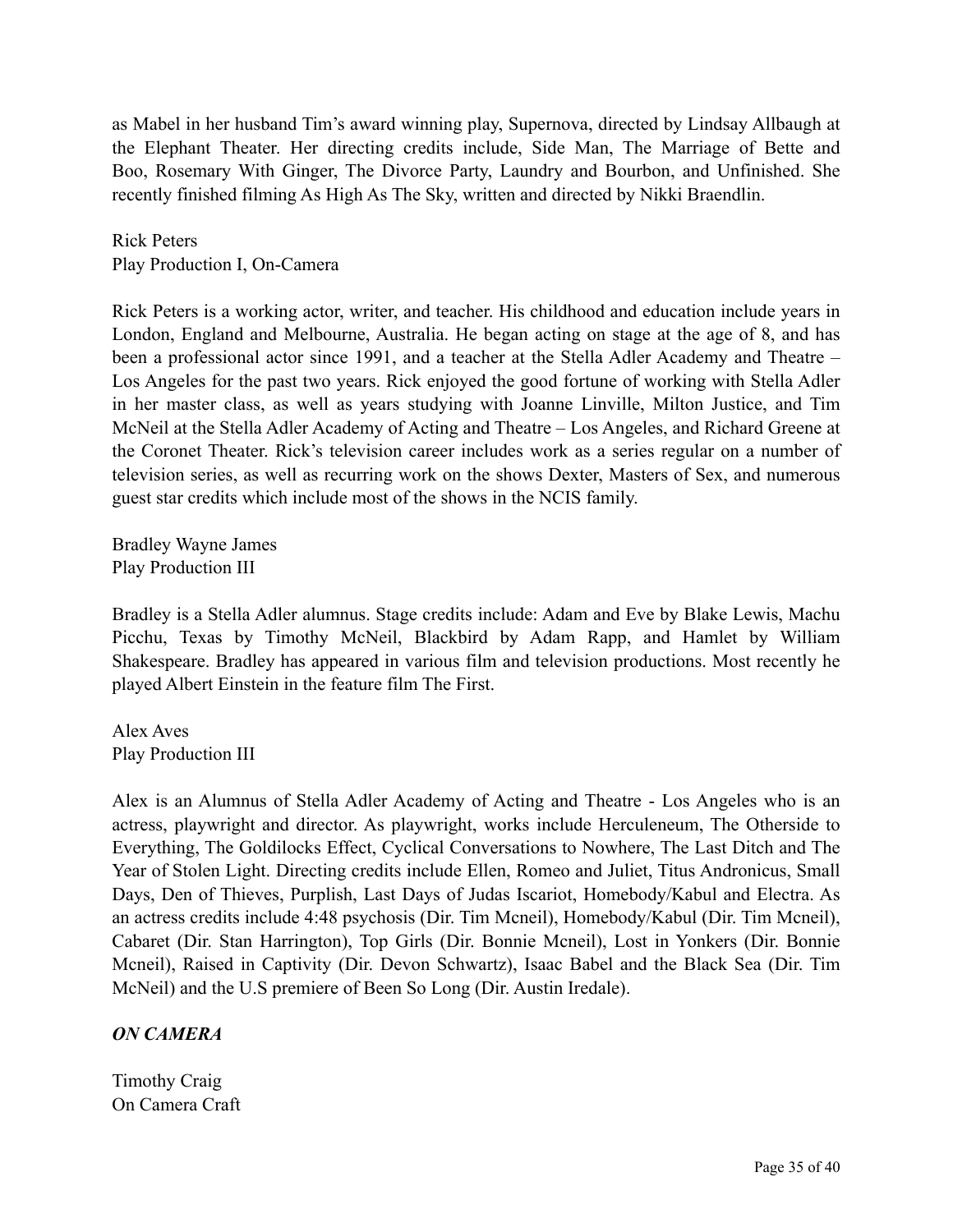Timothy Craig studied acting and script analysis personally with Stella Adler through the NYU Undergraduate Drama Program in New York City for three years and headed her conservatory voice and speech program for an additional six. His professional acting credits include roles in regional and summer stock theater, Off- and Off-Off-Broadway, industrials and many national, network commercials.

It was also during this time that he studied acting and directing for two years with Evgeny Lanskoy, a master teacher and recent émigré from the Soviet Union, and learned the revolutionary, model-based updating of the Stanislavski System of Acting.

Mr. Craig left New York City to attend USC's Graduate School of Cinema in Los Angeles and formed Cairn Productions, a successful partnership for producing and directing independent films, videos, commercials, industrials, and music videos. Most recently, he directed, shot and edited Take 22, a program of 22 video scenes for students of Edgemar Center for the Arts in Santa Monica.

A published and produced playwright and screenwriter, his play, Oregon Dawn, was a finalist for the Oregon Book Award for Drama. His most recent play, Count, was presented at the National Math Conference in Portland, Oregon.

Mr. Craig is a member of SAG, AFTRA, AEA, and the Dramatists Guild of America.

#### *CLASSICAL*

Yorgos Karamihos Chekhov, Greek Theatre, Theatre History

Yorgos Karamihos is an actor, director and acting teacher, born and raised in Greece. He graduated from the Philosophy and History Department of Ionian University and The Greek National Theatre Academy. In 2012 he received a Fulbright Scholarship as an exceptional artist to attend the fulltime program at Stella Adler Academy of Acting in Los Angeles. As an actor, he played lead roles in more than 30 theatre plays of a range repertoire including ancient Greek dramas, Shakespeare, A. Checkov, T. Williams, F. Vendekind etc. He has also appeared in over 30 feature films and 12 TV series. Since 2008, he has directed 8 theatre plays in several major venues in Athens. He was awarded best stage actor of Greece in 2008. He has translated from English and Spanish into Greek and published several theatre plays. He is also known for supporting charitable institutions such as Therapeutic Riding Association of Greece, The Smile Of The Child, Animal Welfare Organizations, etc. He speaks 5 languages. He has been teaching acting on stage and in front of the camera using his own technique based on animal archetypes for the last 8 years in various Drama schools and healing centers. In 2010 he founded the Emporeios Workshops on Nissyros island in the Aegean sea.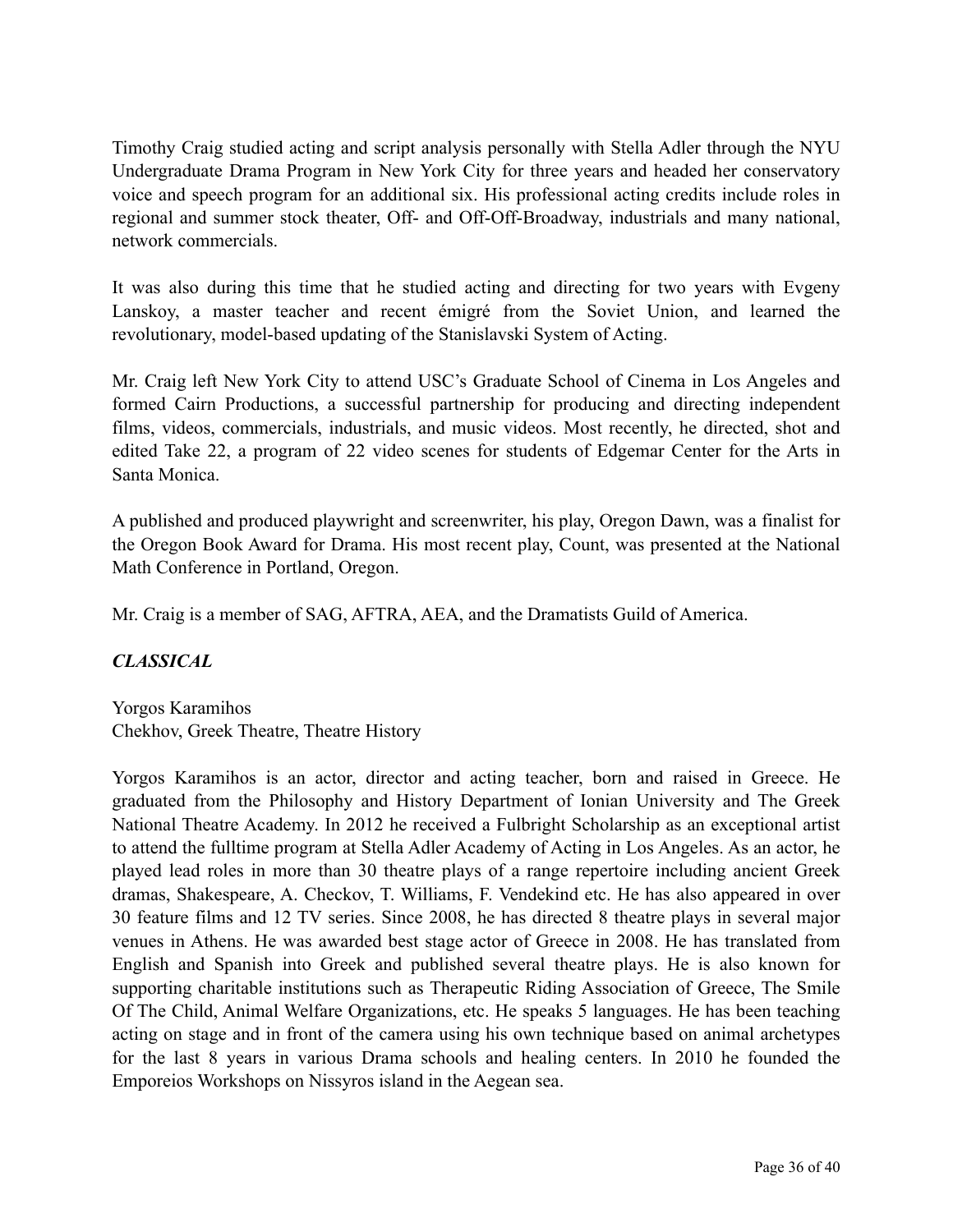Jade Gordon Theatre History, Masks

LA based artist and theater practitioner Jade Gordon is a founding member of the art collective My Barbarian. Her collaborative work uses performance to theatricalize social problems and imagine ways of being together. Exploring the legacies of performance art history, political theater, feminist theory, and social movements, Gordon makes plays, costumes, masks, puppets, and videos. Gordon holds an M.A. in Applied Theater Arts from USC and is a practitioner of Theater of the Oppressed techniques. She has presented work with My Barbarian in many museums including MoMA, New York, NY; MoCA, Los Angeles, CA; LACMA, Los Angeles, CA; and SFMoMA, San Francisco, CA; and in festivals, galleries, and public spaces, along with projects at the New Museum, New York, NY; and Studio Museum in Harlem, NY. My Barbarian was included in two Performa Biennials, two California Biennials, the Biennale de Montréal, and the Whitney Biennial. In the fall of 2021, they presented a 20 year retrospective exhibition of their work together at the Whitney Museum of American Art. Outside of the group, Gordon was included in the 2018 Hammer Museum Made in LA Biennial. Gordon has received awards from the Foundation for Contemporary Art, Creative Capital, Art Matters, and the City of LA, and was a recipient of the 2018 United States Artists Fellowship.

#### *IMPROVISATION*

Shaunnie Smith Improvisation

Shaunnie Smith is a native of Southern California. She has trained with UCLA's Theater Actors Apprenticeship Program, Charles Conrad Studio, The Casting Break and Barbara Beneville's Just Breathe. Theatre credits include Oedi, Father of the Bride and You Can't Take It With You. In television, Shaunnie has appeared in Comedy Central's Strip Mall, as well as commercially. When she joined the Hauska Comedy Troupe, she discovered her love for Improv. With Hauska, she had the privilege of performing at The Comedy Store and The Ice House. Shaunnie continues Improv performing with the Turning Point Improv Players under the direction of Pat Dade.

#### *MUSICAL VOICE*

Robert Sprayberry Musical Voice

Robert Sprayberry; a post-graduate in music composition and conducting from The Guildhall School of Music & Drama in London, England has worked in Theater, modern dance, Film and TV for years. While studying overseas he spent time in Paris, France where he studied composition with the renowned Nadia Boulanger. Robert has written original scores for over 50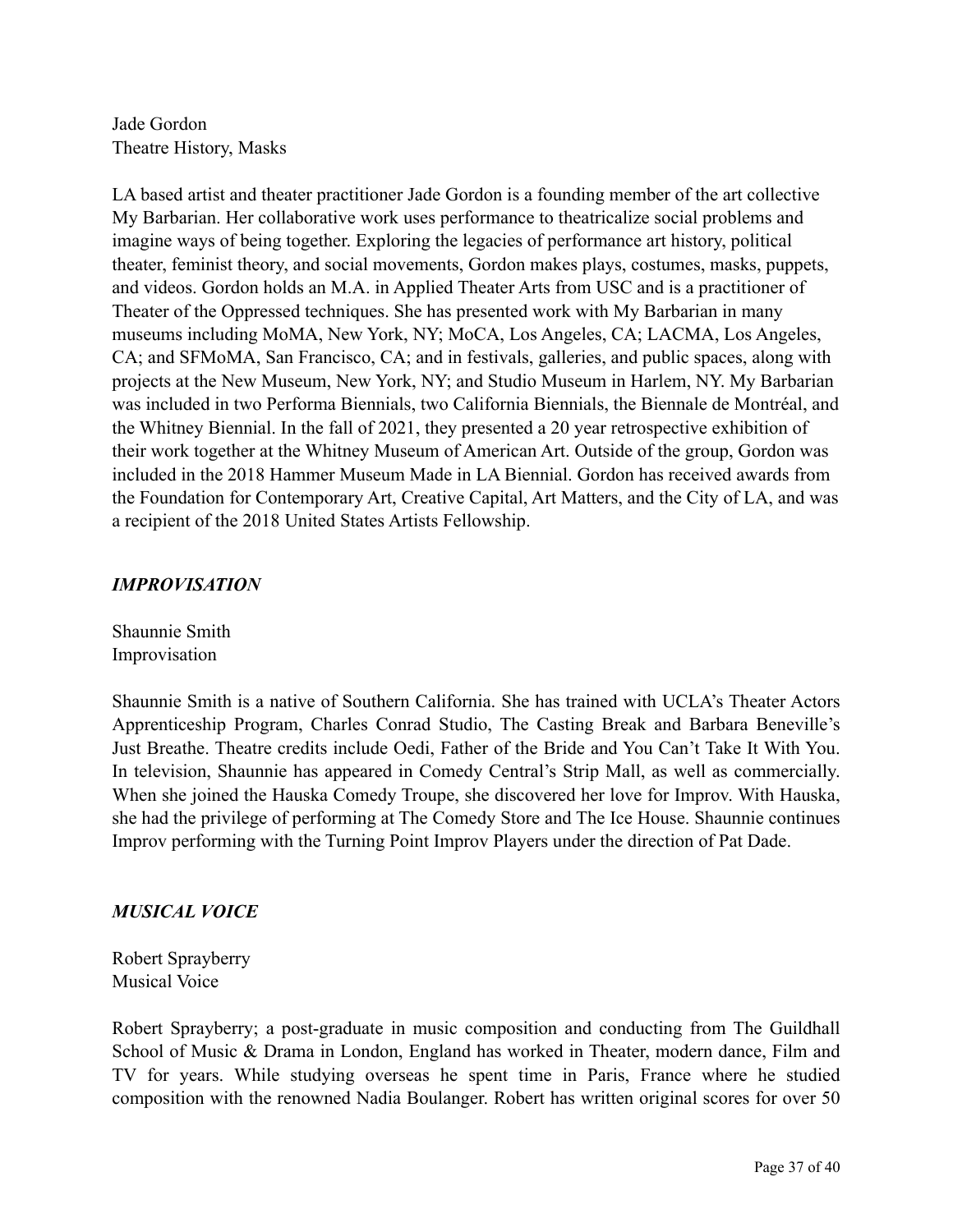theatrical productions worldwide. In musical theater Robert was the musical director/conductor of the west coast premier of the Tony Award winning RENT with Neil Patrick Harris. After that tour Robert joined the National Tour of Elton John's AIDA; then the Gazelle National Tour of THE LION KING followed by the stage adaptation of HIGH SCHOOL MUSICAL for Disney Theatrical. Coming full circle he was most recently the associate touring Conductor for the National and International tour of RENT – "The Broadway Tour" featuring many of the original cast members including Adam Pascal, Anthony Rapp and Gwen Stewart. He has also toured and performed with various artists including Rupert Holmes (musical director and piano), Chaka Kahn (keyboard 1, piano), Sam Moore (mutli-keyboards), Patty Smythe (keyboards) and Eddie Fisher (musical director and conductor). In 1998 Robert received the Dramalogue Award for musical direction for the west coast premier of RENT and the Richard Rodgers Award from the American Academy of Arts and Letters for his stage musical adaptation of THEY SHOOT HORSES, DON'T THEY? (music & additional lyrics) which received it's world premier at the Denver Center Theater and subsequent NYC production at The Manhattan Theater Club. In television Robert has composed for the TV series THE INVISIBLE MAN, RED DWARF, MYSTERIES FROM BEYOND THE OTHER DOMINION and REMEMBER WENN. In Film he has scored various films from QUICK with Teri Polo to BODILY HARM with Linda Fiorentino. He has served as Composer-in-Residence for The American Dance Festival and received numerous nominations for BESSIE AWARDS, the modem dance equivalent of the TONY.

He continues to reside in Los Angeles, CA where he continues to pursue his songwriting and scoring work.

Rachel Lee Flesher Intimacy and Violence

Rachel Lee Flesher is a fight director, intimacy director, intimacy coordinator, SAG-AFTRA stunt performer, actor, director, gender and sexuality educator, and teacher.

Rachel is passionately engaged in making safer sets and stages around the world by helping to produce best practices and procedures for intimate and hyper-exposed content in multiple areas of film, tv, theatre, and education. Currently Rachel is part of the collaboration team advising SAG-AFTRA on their effort to standardize, codify and implement guidelines for on-set intimacy coordinators. You can see Flesher's Intimacy Coordination on over 30 shows on HULU, FX, CBS, SHOWTIME, NETFLIX, HBO, STARZ, Apple, and more.

Rachel is a Certified Fight Director, Certified Fight Instructor, and Advanced Actor Combatant with the Fight Directors Canada, and an Instructor with Tactics on Set. Rachel began intimacy directing in 2009 after training with Tonia Sina and was a certified intimacy director, intimacy coordinator, lead teacher and apprenticeship liaison with Intimacy Directors International. They are now a certified Intimacy Coordinator, and Intimacy Director, and teacher with Intimacy Directors and Coordinators. Rachel founded the group Intimacy Coordinators Education Collective, an Intimacy Coordination training program geared towards creating individualized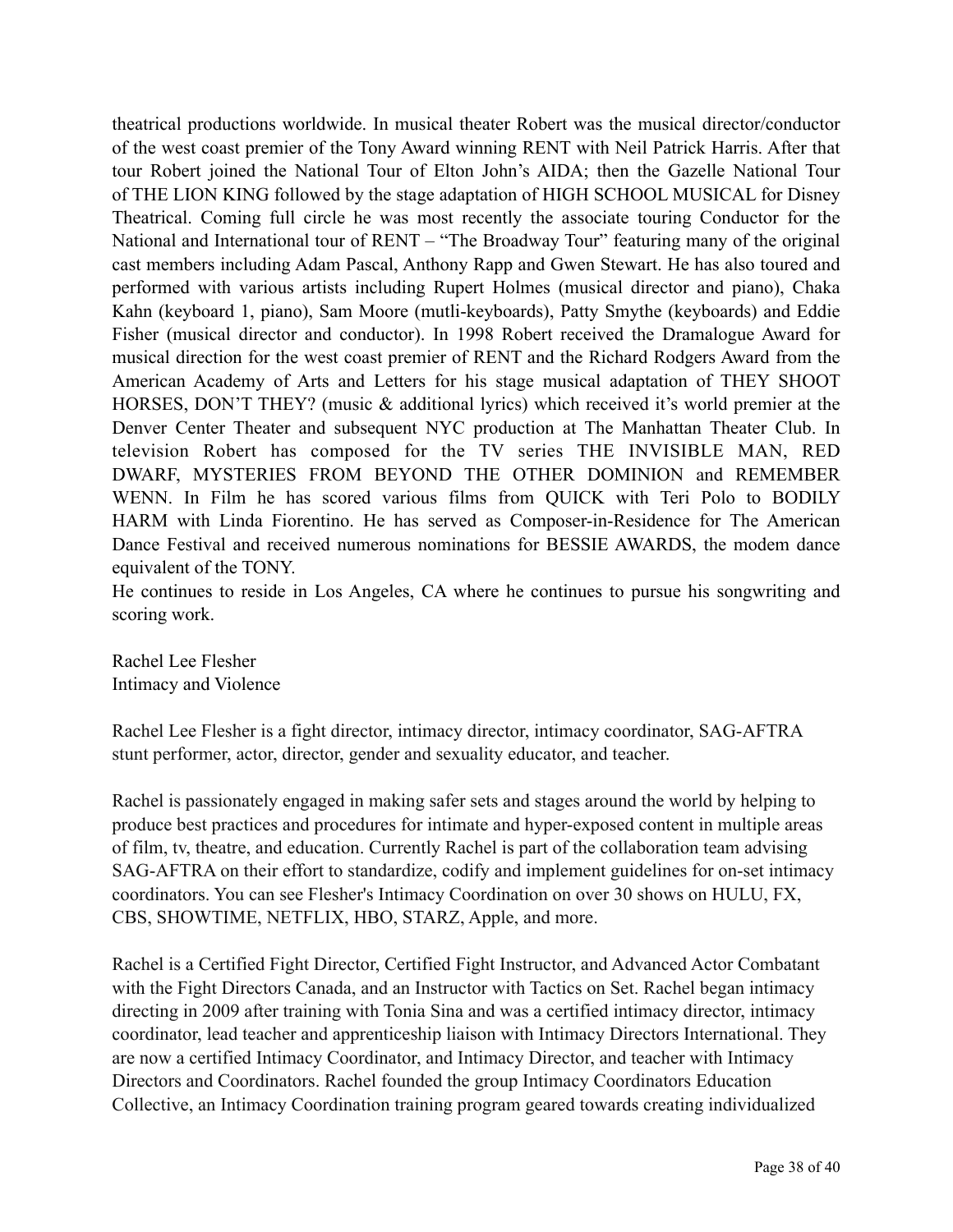learning for participants and accredited by SAG-AFTRA. Rachel's Fight Direction and Intimacy Direction have been featured at Goodman Theatre, Steppenwolf Theatre Company, Woolly Mammoth Theatre Company, Shakespeare Dallas, Steppenwolf for Young Adults, and many more.

With a deep love for teaching and learning Rachel has mentored many fight directors and intimacy directors and coordinators in the industry today and is excited to continue to do so as the industry grows to be more inclusive. Through studying mental health first aid, trauma, abuse, survival, and healing, and collaborating with other directors, psychologists, and mental health experts, Rachel is developing techniques to help actors safely portray trauma and abuse on screen and stage - Traumaturgy. Rachel specializes in consent for youth, working with trans and non-binary actors, queer intimacy, and telling stories of nonconsensual intimacy. Their goal is to help create safer and emboldening spaces for actors to do daring work through consent culture

## **STATE OF CALIFORNIA CONSUMER INFORMATION**

As a prospective student, you are encouraged to review this catalog prior to signing an enrollment agreement. You are also encouraged to review the School Performance Fact Sheet, which must be provided to you prior to signing an enrollment agreement.

Any questions a student may have regarding this catalog that have not been satisfactorily answered by the institution may be directed to the Bureau for Private Postsecondary Education at 1747 North Market, Suite 225, Sacramento, CA 95834 or P.O. Box 980818, West Sacramento, CA 95798-0818, www.bppe.ca.gov, (888) 370-7589 or by fax (916) 263-1897.

Stella Adler Academy of Acting & Theatre – Los Angeles does not have a pending petition in bankruptcy, is not operating as a debtor in possession, has not filed a petition within the preceding five years, or has not had a petition in bankruptcy filed against it within the preceding five years that resulted in reorganization under Chapter 11 of the United States Bankruptcy Code.

Stella Adler Academy of Acting & Theatre – Los Angeles does not participate in federal or state financial aid programs.

Stella Adler Academy of Acting & Theatre – Los Angeles is not accredited by an agency recognized by the United States Department of Education (USDE) and students are not eligible for federal financial aid programs.

## **CATALOG CHANGES**

Information about Stella Adler Academy of Acting & Theatre – Los Angeles is published in this catalog, which contains a description of policies, procedures, and other information about the School. Stella Adler Academy of Acting & Theatre – Los Angeles reserves the right to change any provision of the catalog at any time. Notice of changes will be communicated in a revised